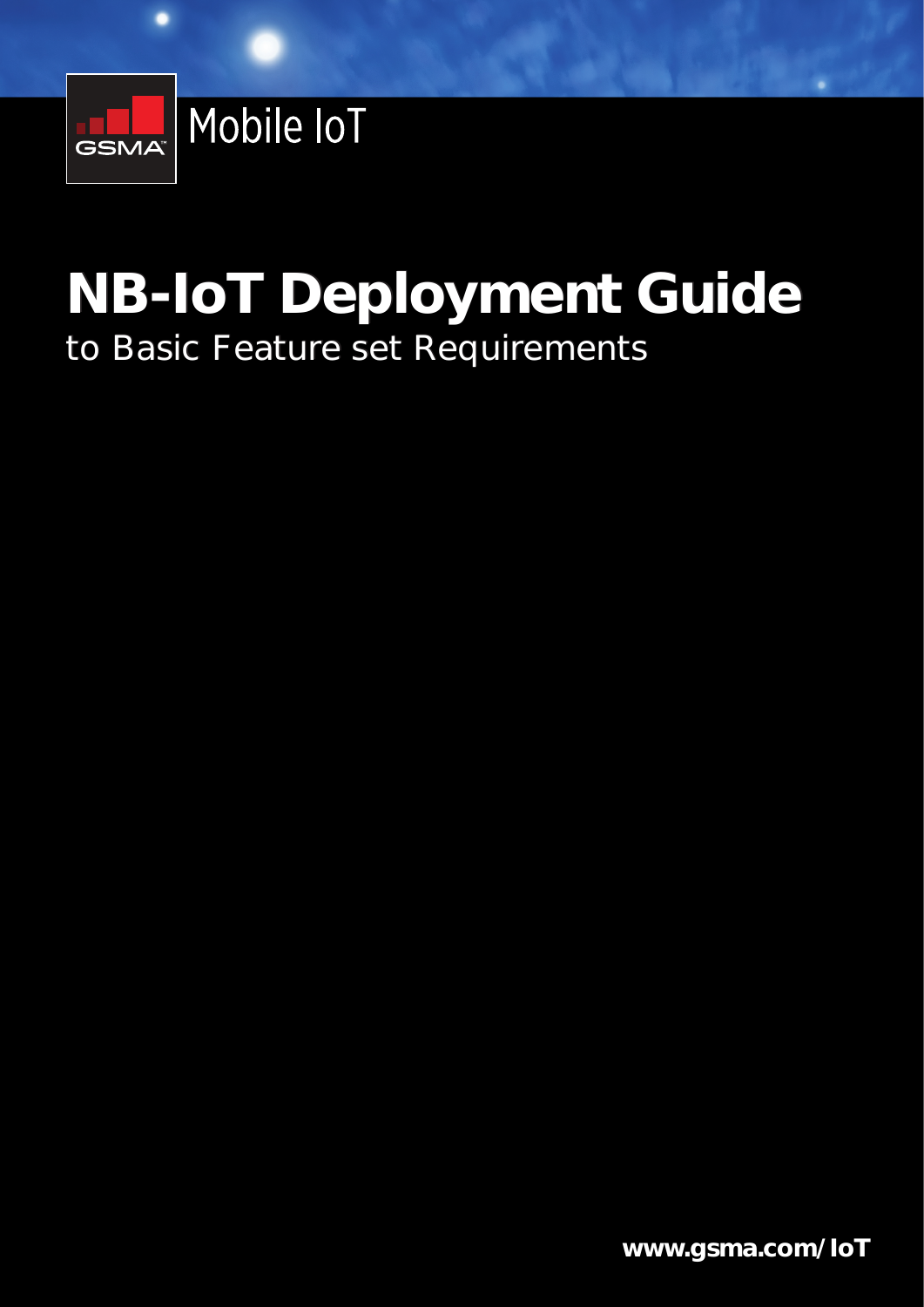

# **NB-IoT Deployment Guide to Basic Feature set Requirements Version 1.0 02 August 2017**

*This is a White Paper of the GSMA*

#### **Security Classification: Non-confidential**

Access to and distribution of this document is restricted to the persons permitted by the security classification. This document is confidential to the Association and is subject to copyright protection. This document is to be used only for the purposes for which it has been supplied and information contained in it must not be disclosed or in any other way made available, in whole or in part, to persons other than those permitted under the security classification without the prior written approval of the Association.

# **Copyright Notice**

Copyright © 2017 GSM Association

# **Disclaimer**

The GSM Association ("Association") makes no representation, warranty or undertaking (express or implied) with respect to and does not accept any responsibility for, and hereby disclaims liability for the accuracy or completeness or timeliness of the information contained in this document. The information contained in this document may be subject to change without prior notice.

# **Antitrust Notice**

The information contain herein is in full compliance with the GSM Association's antitrust compliance policy.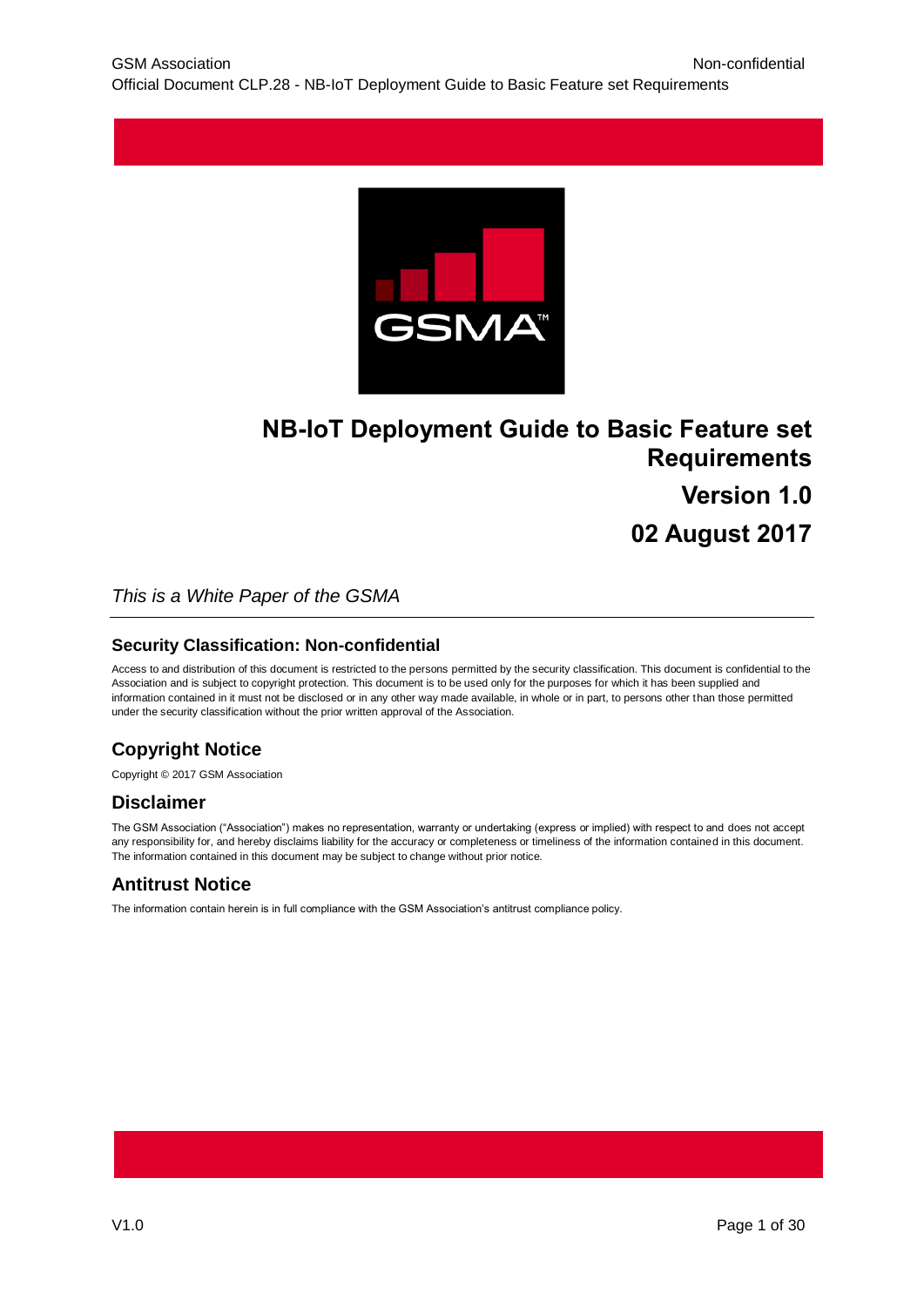# **Table of Contents**

| 1            |                     | <b>Executive Summary</b>                                         | 3              |  |
|--------------|---------------------|------------------------------------------------------------------|----------------|--|
| $\mathbf{2}$ | <b>Introduction</b> |                                                                  |                |  |
|              | 2.1                 | Overview                                                         | 4              |  |
|              | 2.2                 | Scope                                                            | 4              |  |
|              | 2.3                 | Definitions                                                      | $\overline{4}$ |  |
|              | $2.4^{\circ}$       | Abbreviations                                                    | 5              |  |
|              | 2.5                 | References                                                       | 6              |  |
| 3            |                     | <b>GSMA Minimum Baseline for NB-IoT Roaming and Interconnect</b> | $\overline{7}$ |  |
|              | 3.1                 | <b>Problem Statement</b>                                         | $\overline{7}$ |  |
|              | 3.2                 | Minimum Deployment Feature Set Requirements: Risks and Benefits  | 8              |  |
| 4            |                     | <b>NB-IoT Data Architecture</b>                                  | 8              |  |
| 5            |                     | <b>NB-IoT Deployment Bands</b>                                   | 11             |  |
| 6            |                     | <b>NB-IoT Feature Deployment Guide</b>                           | 11             |  |
|              | 6.1                 | PSM configurations                                               | 12             |  |
|              | 6.2                 | eDRX configurations                                              | 14             |  |
|              | 6.3                 | Other timers to consider                                         | 15             |  |
|              | 6.3.1               | <b>TAU and Periodic TAU</b>                                      | 16             |  |
|              |                     | 6.3.2 IPX firewall timer                                         | 16             |  |
|              | 6.4                 | Deployment mode                                                  | 16             |  |
|              | 6.4.1               | <b>Standalone Deployment</b>                                     | 16             |  |
|              |                     | 6.4.2 LTE Guardband Deployment                                   | 16             |  |
|              | 6.4.3               | <b>LTE In-band Deployment</b>                                    | 17             |  |
|              | 6.5                 | Paging                                                           | 17             |  |
|              | 6.6                 | <b>SCEF</b> deployment plans                                     | 17             |  |
|              | 6.7                 | SMS deployment for NB-IoT-only UEs                               | 19             |  |
|              | 6.8                 | <b>Cell Reselection</b>                                          | 19             |  |
|              | 6.9                 | <b>Coverage Extension</b>                                        | 19             |  |
|              |                     | 6.10 Power Class                                                 | 20             |  |
|              |                     | 6.11 Rate Control                                                | 20             |  |
| 7            |                     | <b>Conclusions</b>                                               | 20             |  |
|              | <b>Annex A</b>      | <b>3GPP Standardised MIoT Features</b>                           | 22             |  |
|              | A.1                 | <b>3GPP Release 10 Features</b>                                  | 22             |  |
|              | A.2                 | <b>3GPP Release 11 Features</b>                                  | 22             |  |
|              | A.3                 | 3GPP Release 12 Features                                         | 24             |  |
|              | A.4                 | <b>3GPP Release 13 Features</b>                                  | 24             |  |
|              | <b>Annex B</b>      | <b>NB-IoT Forum Questionnaire</b>                                | 28             |  |
|              | <b>Annex C</b>      | <b>Document Management</b>                                       | 30             |  |
|              | C.1                 | Document History                                                 | 30             |  |
|              | C.2                 | Other Information                                                | 30             |  |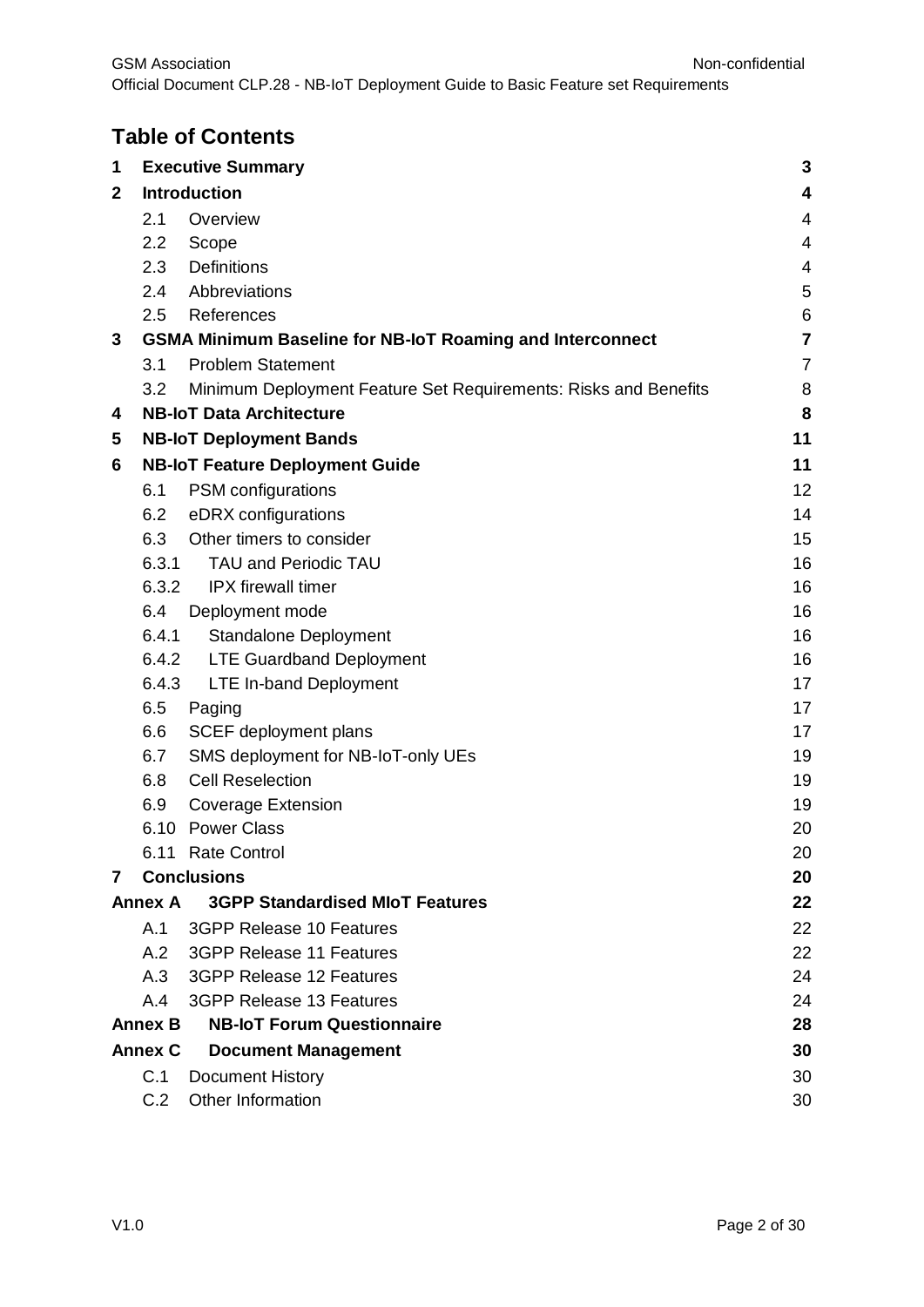# <span id="page-3-0"></span>**1 Executive Summary**

NB-IoT is a new cellular radio access technology specified by 3GPP in Release 13 to address the fast-expanding market for low power wide area connectivity. To achieve global coverage and wide adoption of NB-IoT services, MNOs (mobile network operator) must ensure that devices and end-to-end services from various providers will connect to the NB-IoT systems that have been deployed, and that the data transport capability and connection modes are well understood.

This document contains non-binding guidelines designed to help mobile operators deploying NB-IoT networks and devices globally to ensure interoperability and smooth roaming. It identifies a minimum set of key features, details key configurations and considerations for deployments in 2017 and 2018. The recommendations have been developed by the members of the GSMA NB-IoT Forum, based on the survey inputs provided to the GSMA by 13 mobile operators who are deploying NB-IoT networks in over 40 countries which include Europe, the Middle East, Africa, South America and Asia-Pacific (APAC).

The following guidelines have been set out in the first release of this guide:

- Mobile operators should consider supporting IP (Internet Protocol) traffic over Control Plane as a minimum requirement to start supporting roaming. This option is the best solution for supporting devices that need to consume as little power as possible. If Non-IP traffic is supported, the MNO should start by utilising the SGi interface and later on by SCEF (Service Capabilities Exposure Function), when the appropriate APIs (Application Programming Interface) are defined by 3GPP.
- According to the survey, a minimum of six bands: 2, 3, 5, 8, 20 and 28 are required for coverage in all the countries for which the NB-IoT members have provided input
- The deployment of the following features is included in the key minimum requirements to achieve a balance of roaming service continuity and power optimisation:
	- o PSM (Power Save Mode)
	- o eDRX (Extended Discontinuous Reception)
	- o Paging
	- o Cell Reselection
	- o Support for extended coverage
	- o Power class
	- o Rate control mechanisms
- SMS (Short Message Service) and SCEF has not been included among the key minimum features in this edition, although considerations for both features have been provided.

Finally, the GSMA plans to update this Deployment Guide six months' after publication, to provide more specific recommendations once mobile network operators have gained more NB-IoT deployment experience.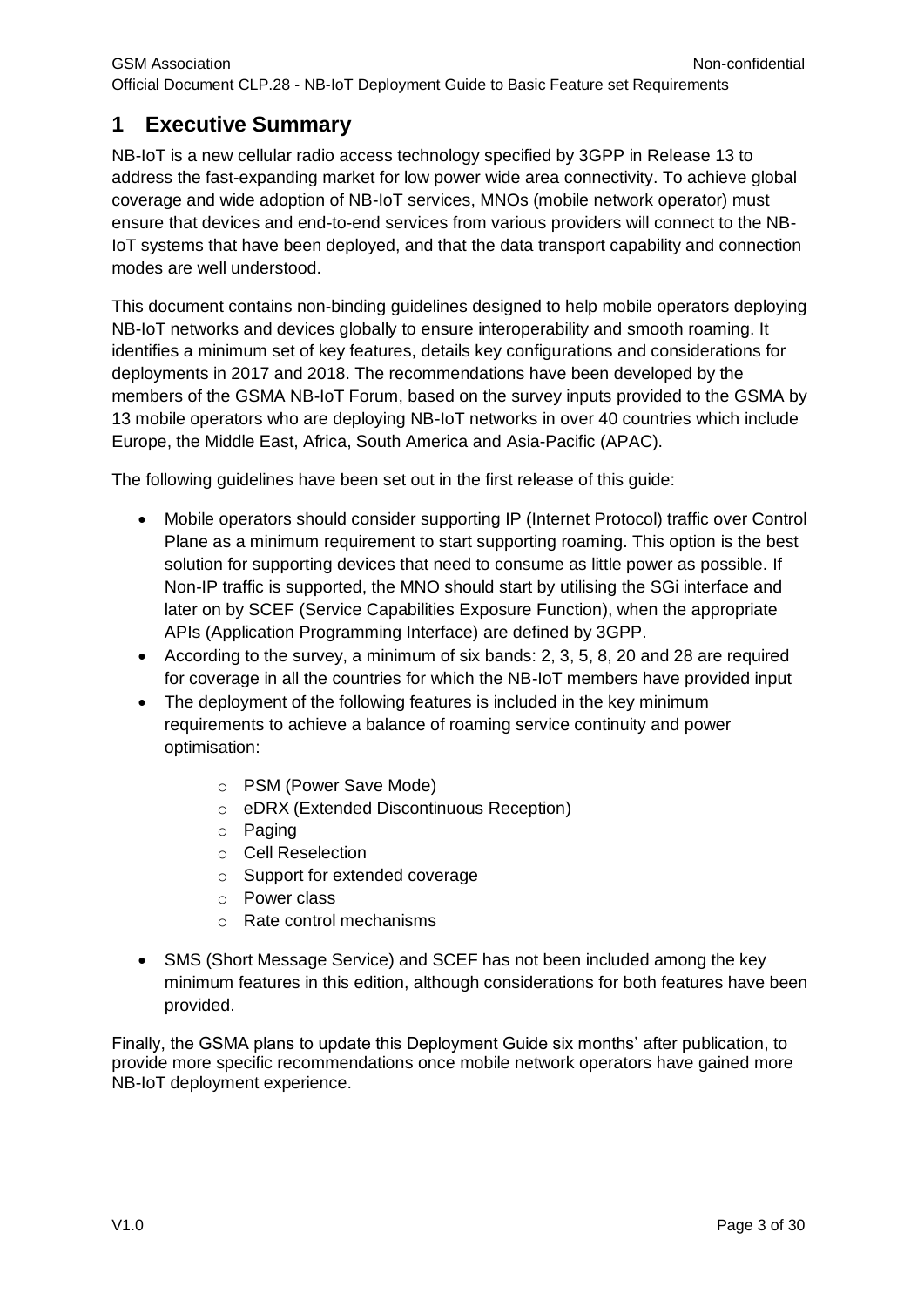# <span id="page-4-0"></span>**2 Introduction**

# <span id="page-4-1"></span>**2.1 Overview**

NB-IoT is a new cellular radio access technology specified by 3GPP in Release 13 to address the fast-expanding market for low power wide area connectivity. The mobile industry is now establishing NB-IoT as a global coverage solution that enables customers, such as application service providers, to deploy and operate their services worldwide. This paper is a guide for the setup of NB-IoT networks and devices, detailing key configurations and considerations for deployments in 2017 and 2018.

The recommendations provided in this document are based on the input and deployment plans shared by operator members of NB-IoT Forum, which plan to launch NB-IoT networks in over 40 countries in Europe, Middle East and Africa, South America and APAC, including Japan, China and South Korea.

# <span id="page-4-2"></span>**2.2 Scope**

This guide provides an overview of the existing deployment plans for key features of NB-IoT. It also sets out guidelines for mobile network operators and application service providers on the set up and configurations of key NB-IoT features and spectrum bands. These are designed to help mobile network operators and service providers deploying NB-IoT networks and devices globally to ensure smooth interoperability and roaming.

This guide includes the features standardised in 3GPP Releases 10-13, focusing on the key features that will be deployed over the next 12 months. The features specified in 3GPP Release 14, which will be published in the summer 2017, are not included in this edition; these will be added in the second edition of the guide.

Out of scope are non-3GPP LPWA technologies, such as SigFox or LoRa.

| <b>Term</b> | <b>Description</b>                                                                                                                                                                                                                                                                                                                                                                                                 |
|-------------|--------------------------------------------------------------------------------------------------------------------------------------------------------------------------------------------------------------------------------------------------------------------------------------------------------------------------------------------------------------------------------------------------------------------|
| IoT         | Internet of Things, a generic term for the network of physical objects that contain<br>embedded technology to communicate and sense or interact with their internal states<br>or the external environment. IoT offers functions and services which go beyond the<br>scope of M2M.                                                                                                                                  |
|             | MIOT is a subset of the broader IoT concept, for example a group of sensors<br>connected together via Wi-Fi or Bluetooth are part of loT, but not MIoT.                                                                                                                                                                                                                                                            |
| M2M         | Machine-to-Machine, a general term referring to any network technology enabling<br>devices to communicate with each other. For example, two industrial robots<br>connected to each other via Ethernet in a factory could be described as M2M, but not<br>MIoT.                                                                                                                                                     |
| MIoT        | Mobile Internet of Things, a GSMA term which refers to the 3GPP standardised low<br>power wide area technologies using licenced spectrum bands (aka LTE-M, NB-IoT<br>and EC-GSM-IoT). From 3GPP Release 13 and the following Releases, the category<br>of user equipment that supports power consumption optimisations, extended<br>coverage and lower complexity are part of MIoT (Category M1, Category NB1 from |

# <span id="page-4-3"></span>**2.3 Definitions**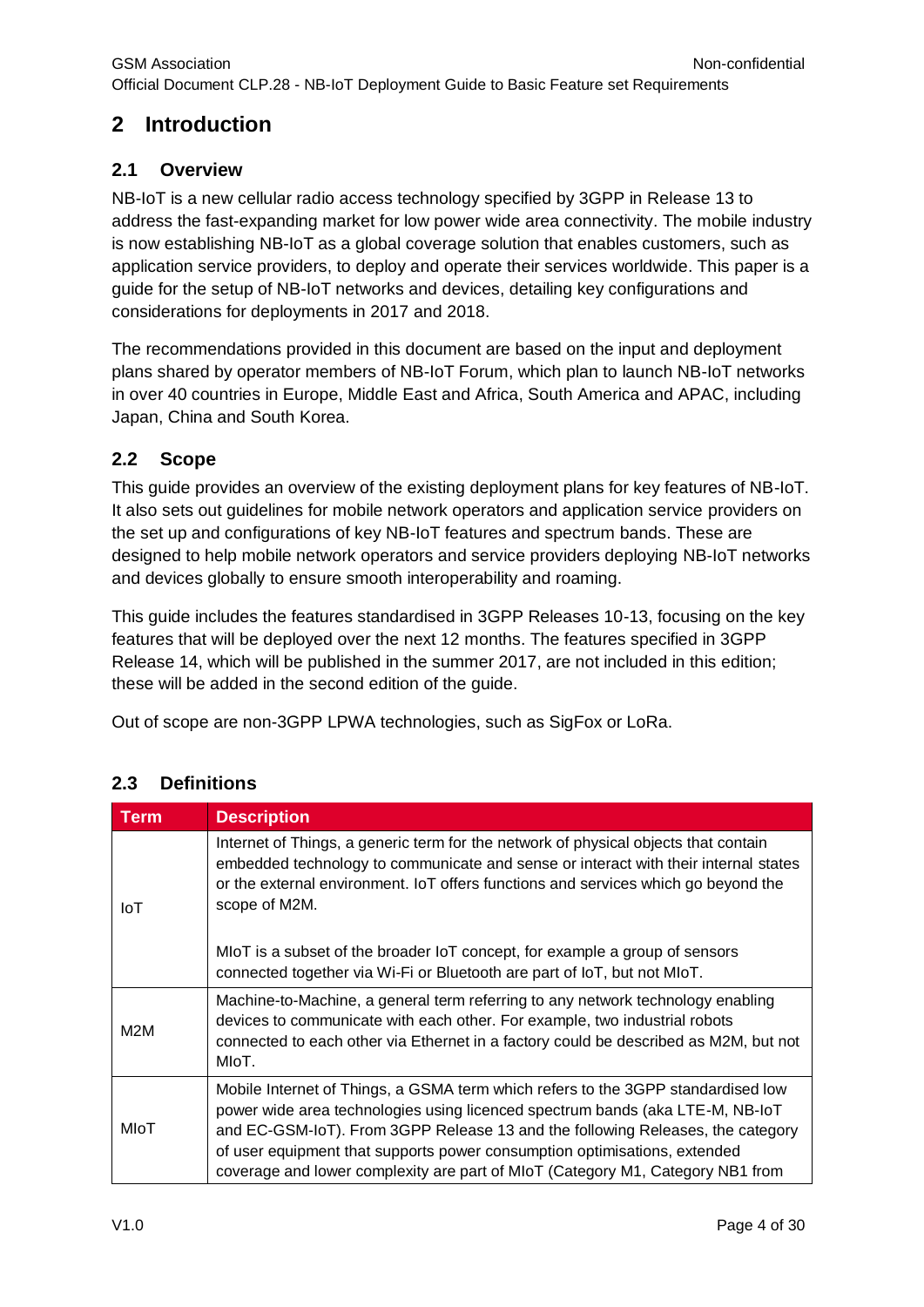GSM Association **Non-confidential** 

Official Document CLP.28 - NB-IoT Deployment Guide to Basic Feature set Requirements

| Term   | <b>Description</b>                                                                                                                                                                                                                                                                                                                                                 |
|--------|--------------------------------------------------------------------------------------------------------------------------------------------------------------------------------------------------------------------------------------------------------------------------------------------------------------------------------------------------------------------|
|        | Release 13 and CAT M2, CAT NB2 from Release 14). As this particular term is<br>widely used throughout the GSMA, it is also utilised in this document.                                                                                                                                                                                                              |
|        | It should not be confused with the term "mloT" which means 5G massive IoT in 3GPP<br>terminology.                                                                                                                                                                                                                                                                  |
| NB-IoT | Narrowband IoT (NB-IoT) is a new 3GPP radio technology standard that addresses<br>the requirements of the Internet of Things (IoT). The technology provides improved<br>indoor coverage, support of massive number of low throughput devices, low delay<br>sensitivity, ultra-low device cost, low device power consumption and optimized<br>network architecture. |
|        | The technology can be deployed "in-band", utilizing resource blocks within a normal<br>LTE carrier, or in the unused resource blocks within a LTE carrier's guard-band, or<br>"standalone" for deployments in dedicated spectrum.                                                                                                                                  |

# <span id="page-5-0"></span>**2.4 Abbreviations**

| <b>Term</b>     | <b>Description</b>                                  |  |  |
|-----------------|-----------------------------------------------------|--|--|
| 3GPP            | 3rd Generation Project Partnership                  |  |  |
| <b>API</b>      | Application Programming Interface                   |  |  |
| <b>AS</b>       | <b>Application Server</b>                           |  |  |
| <b>BS</b>       | <b>Base Station</b>                                 |  |  |
| <b>BTS</b>      | <b>Base Transceiver Station</b>                     |  |  |
| <b>CDF</b>      | Charging Data Function                              |  |  |
| <b>CGF</b>      | <b>Charging Gateway Function</b>                    |  |  |
| CloT            | <b>Cellular Internet of Things</b>                  |  |  |
| dB              | Decibel                                             |  |  |
| <b>DRX</b>      | <b>Discontinuous Reception</b>                      |  |  |
| <b>DL</b>       | Downlink                                            |  |  |
| eDRX            | <b>Extended Discontinuous Reception</b>             |  |  |
| eNB             | Evolved Node B                                      |  |  |
| <b>EPS</b>      | <b>Evolved Packet System</b>                        |  |  |
| <b>GSM</b>      | Global System for Mobile Communications             |  |  |
| <b>GSMA</b>     | <b>GSM Association</b>                              |  |  |
| <b>GTP</b>      | <b>GPRS Tunnelling Protocol</b>                     |  |  |
| <b>HPLMN</b>    | Home Public Land Mobile Network                     |  |  |
| <b>HSS</b>      | Home Subscriber Server                              |  |  |
| <b>IoT</b>      | Internet of Things                                  |  |  |
| IP              | <b>Internet Protocol</b>                            |  |  |
| IP-SM-GW        | Internet Protocol Short Message Gateway             |  |  |
| <b>IPX</b>      | Internetwork Packet Exchange                        |  |  |
| <b>IWF</b>      | InterWorking Function                               |  |  |
| <b>IWK-SCEF</b> | InterWorking Service Capabilities Exposure Function |  |  |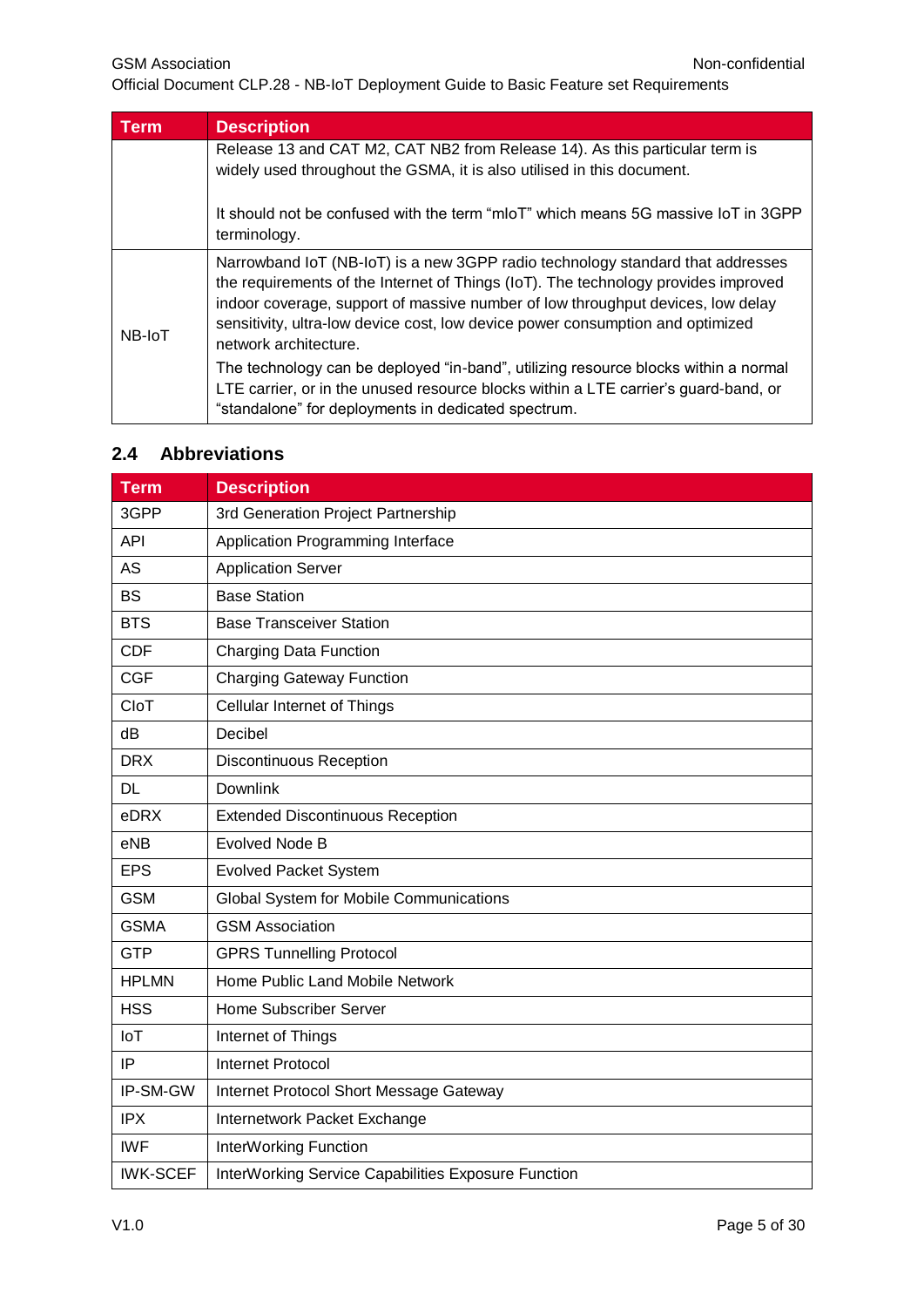| <b>Term</b>  | <b>Description</b>                                                  |  |  |
|--------------|---------------------------------------------------------------------|--|--|
| <b>LPWA</b>  | Low Power Wide Area                                                 |  |  |
| <b>LTE</b>   | Long-Term Evolution                                                 |  |  |
| LTE-M        | Long-Term Evolution Machine Type Communications Category M1         |  |  |
| LTE MTC      | Long-Term Evolution Machine Type Communications                     |  |  |
| M2M          | Machine-to-Machine.                                                 |  |  |
| MIoT         | Mobile Internet of Things                                           |  |  |
| <b>MME</b>   | Mobile Management Entity                                            |  |  |
| <b>MNO</b>   | Mobile Network Operator                                             |  |  |
| <b>MO</b>    | Mobile Originated                                                   |  |  |
| <b>MSC</b>   | Mobile Switching Centre                                             |  |  |
| MT           | <b>Mobile Terminated</b>                                            |  |  |
| <b>MTC</b>   | Machine Type Communications                                         |  |  |
| NB-IoT       | Narrowband IoT                                                      |  |  |
| O&M          | <b>Operation and Maintenance</b>                                    |  |  |
| <b>OTA</b>   | Over The Air                                                        |  |  |
| <b>PDN</b>   | <b>Packet Data Network</b>                                          |  |  |
| <b>PGW</b>   | Packet Gateway                                                      |  |  |
| <b>PRB</b>   | <b>Physical Resource Block</b>                                      |  |  |
| <b>PSM</b>   | Power Save Mode                                                     |  |  |
| <b>RAN</b>   | <b>Radio Access Network</b>                                         |  |  |
| <b>SCEF</b>  | Service Capabilities Exposure Function                              |  |  |
| <b>SCS</b>   | Services Capabilities Server                                        |  |  |
| <b>SGSN</b>  | Serving GPRS Support Node                                           |  |  |
| <b>SGW</b>   | <b>Serving Gateway</b>                                              |  |  |
| SI           | System Information                                                  |  |  |
| <b>SIM</b>   | <b>Subscriber Identity Module</b>                                   |  |  |
| SMS SC       | <b>Short Message Service Centre</b>                                 |  |  |
| <b>TAU</b>   | <b>Tracking Area Updating</b>                                       |  |  |
| <b>TCP</b>   | <b>Transmission Control Protocol</b>                                |  |  |
| <b>UDP</b>   | User Datagram Protocol                                              |  |  |
| UE           | User Equipment (User Device)                                        |  |  |
| <b>UICC</b>  | Universal Integrated Circuit Card (sometimes known as the SIM card) |  |  |
| UL           | <b>Uplink</b>                                                       |  |  |
| <b>VPLMN</b> | Visited Public Land Mobile Network                                  |  |  |

# <span id="page-6-0"></span>**2.5 References**

<span id="page-6-1"></span>

| Ref Doc Number | <b>Title</b>                                                                |  |
|----------------|-----------------------------------------------------------------------------|--|
|                | [1]   IOTTF07_DOC004   MIoT Roaming Whitepaper Draft. GSMA NG working group |  |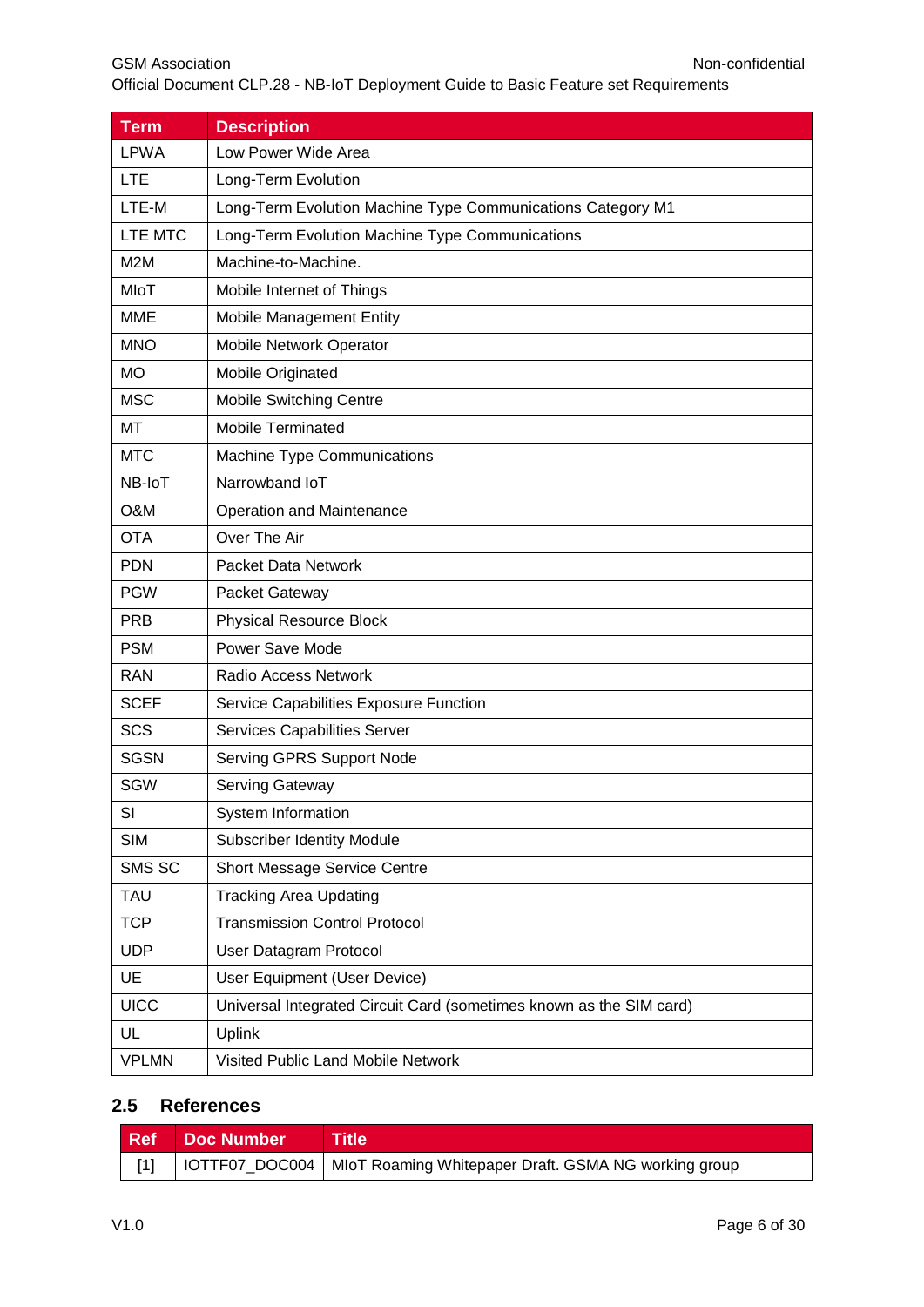Official Document CLP.28 - NB-IoT Deployment Guide to Basic Feature set Requirements

<span id="page-7-4"></span><span id="page-7-3"></span><span id="page-7-2"></span>

| <b>Ref</b> | <b>Doc Number</b> | <b>Title</b>                                                                                                                    |
|------------|-------------------|---------------------------------------------------------------------------------------------------------------------------------|
| $[2]$      | 3GPP TS 23.682    | TS 23.682 (clause 4.5.4): Architecture enhancements to facilitate<br>communications with packet data networks and applications  |
| $[3]$      | 3GPP TS 24,008    | Mobile radio interface Layer 3 specification; Core network protocols;<br>Stage 3                                                |
| [4]        | 3GPP TS 24.301    | Non-Access-Stratum (NAS) protocol for Evolved Packet System<br>(EPS); Stage 3                                                   |
| [5]        | 3GPP TS 23.401    | General Packet Radio Service (GPRS) enhancements for<br>Evolved Universal Terrestrial Radio Access Network (E-<br>UTRAN) access |
| [6]        | 3GPP TS 36.201    | Evolved Universal Terrestrial Radio Access (E-UTRA); LTE<br>physical layer; General description                                 |

# <span id="page-7-6"></span><span id="page-7-5"></span><span id="page-7-0"></span>**3 GSMA Minimum Baseline for NB-IoT Roaming and Interconnect**

#### <span id="page-7-1"></span>**3.1 Problem Statement**

NB-IoT is a new technology that has been specified and standardised in a very short timeframe, in response to customer requirements and emerging competition from non-3GPP proprietary technologies.

The NB-IoT Forum is accelerating the development of the NB-IoT ecosystem, specifically supporting MNOs, equipment vendors and developer cooperation at the industry level, as per the GSMA's remit. The next task for the NB-IoT Forum is to further establish NB-IoT as a global coverage solution that enables application service providers to deploy and operate their solutions worldwide in a smooth and predictable manner.

To achieve this aim, MNOs must ensure that devices and end-to-end services from various providers will connect to the NB-IoT systems that have been deployed, and that the data transport capability and connection modes are well understood. Individual MNOs will have their own internal processes to ensure that their devices will connect to their systems. MNOs and partners will also establish roaming agreements to expand and improve coverage and connectivity capability. However, beyond business as usual, high-level co-ordination at this stage would accelerate the realisation of the wider benefits of common standards and predictable interconnect. High level coordination can also help ensure that MNOs' forthcoming decisions relating to deployment architectures are better informed and make the enablement of device interconnect and roaming more straightforward.

Moreover, high level coordination will help ensure that NB-IoT RAN technology and devices meet the requirements that have shaped the technology's development, to the benefit of both application service providers and MNOs. For example, many NB-IoT devices will need to be low cost to meet the needs of MNOs' customers. One way to lower costs is to limit the number of spectrum bands that will be supported by a particular device. Therefore, customers need to know which bands have been used to deploy NB-IoT by MNOs in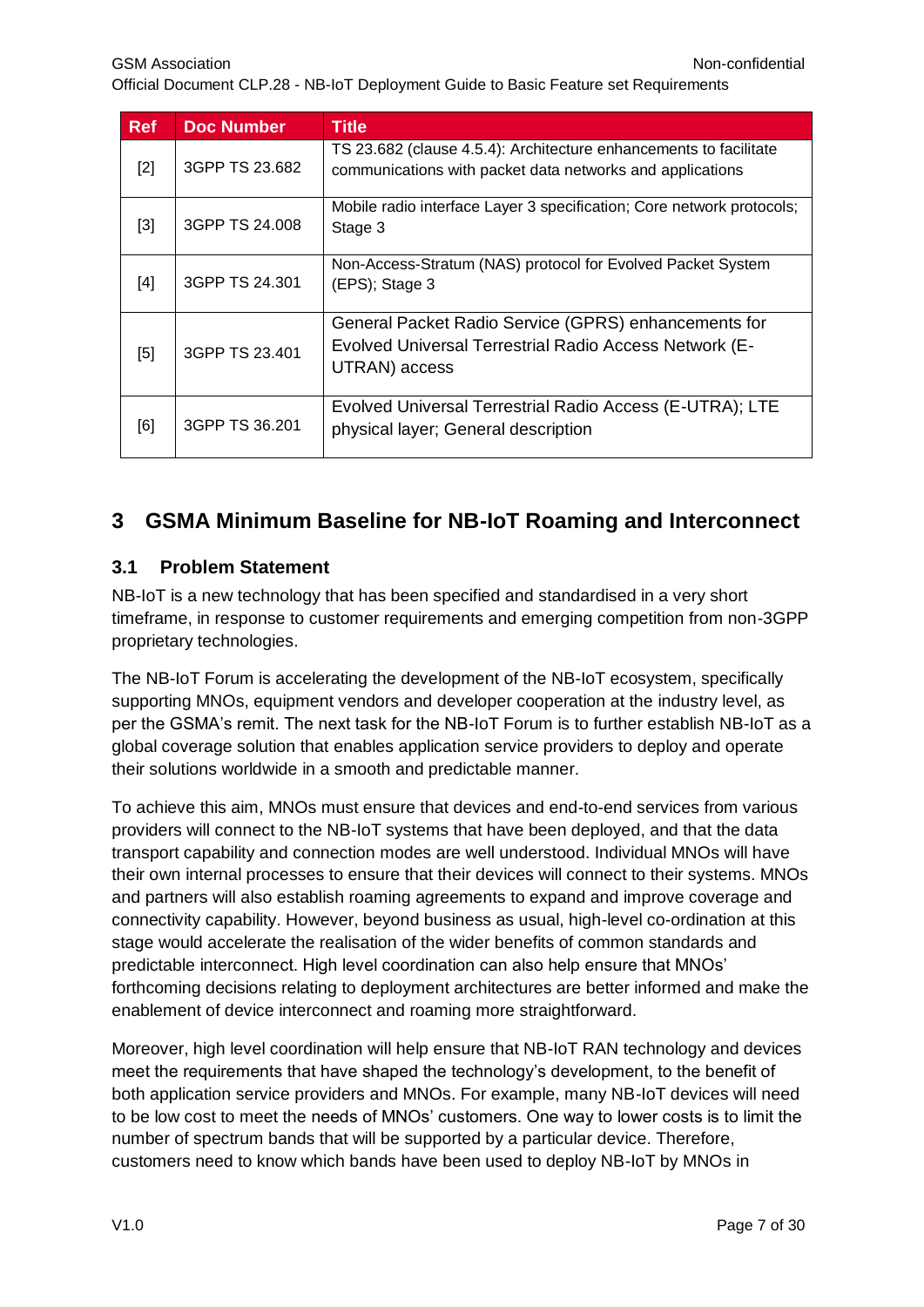territories where they intend to operate. To this end, MNOs can provide details of the bands in which they have deployed, or intend to deploy, NB-IoT carriers.

The same knowledge can be valuable for MNOs that have yet to decide on their NB-IoT deployment band, where there is the scope for flexibility. In geographies where international roaming traffic is likely to be significant, an MNO may decide to align their deployment band with MNOs in adjacent or nearby territories. Such an approach would benefit application service providers deploying NB-IoT-enabled devices. They may wish to deploy their devices across national boundaries, served by a local MNO in each territory. Knowing which approach to deployment and service provision a MNO has taken will help the application service provider to select the best MNO for seamless deployment.

The mobile industry and its customers benefit from the ability for devices to roam and to interconnect to all mobile networks. As it is only feasible for NB-IoT devices to support a limited number of bands and protocols, the industry should not make assumptions based on previous experience which may not prove to be applicable in this case.

This guide builds up a picture of global deployment architectures, from the roaming and interconnect perspective, to realise the benefits that are available through the development and deployment of a global telecommunications standard.

# <span id="page-8-0"></span>**3.2 Minimum Deployment Feature Set Requirements: Risks and Benefits**

The setup of NB-IoT data architecture and key features can affect the performance of a NB-IoT device, its cost and even its ability to roam. Below are some examples of the impact of different feature set-up on NB-IoT device performance:

- If PSM and eDRX timers are set differently in different networks, device and service behaviour would change, impacting their responsiveness to backend-originated commands and the longevity of the battery.
- If some (optional) NB-IoT features are not enabled, there could be negative implications for end-to-end security.
- When a device is set up with Control Plane/SCEF configuration and roams on to a different network that has no connectivity to the visitor's SCEF, it will not be able to communicate with its application server using SCEF-based communication. It may be necessary for the device to use P-GW-based communication to establish communication.
- Roaming devices might need to be certified for all bands, which will have potentially significant cost implications.

Since many chipsets support both NB-IoT and LTE-M, application logic should be as constant as possible regardless of which RAN is used. From the IoT developer perspective, these radios need to work the same way, i.e., if possible, have the same minimum feature sets available. Ideally, the "write once, run in any network" rule should be applied, to avoid adapting the actual application to account for a device switching between NB-IoT and LTE-M, for example, when roaming across Europe.

# <span id="page-8-1"></span>**4 NB-IoT Data Architecture**

[Figure 1](#page-9-0) below provides an overview of the architecture for NB-IoT in a roaming scenario: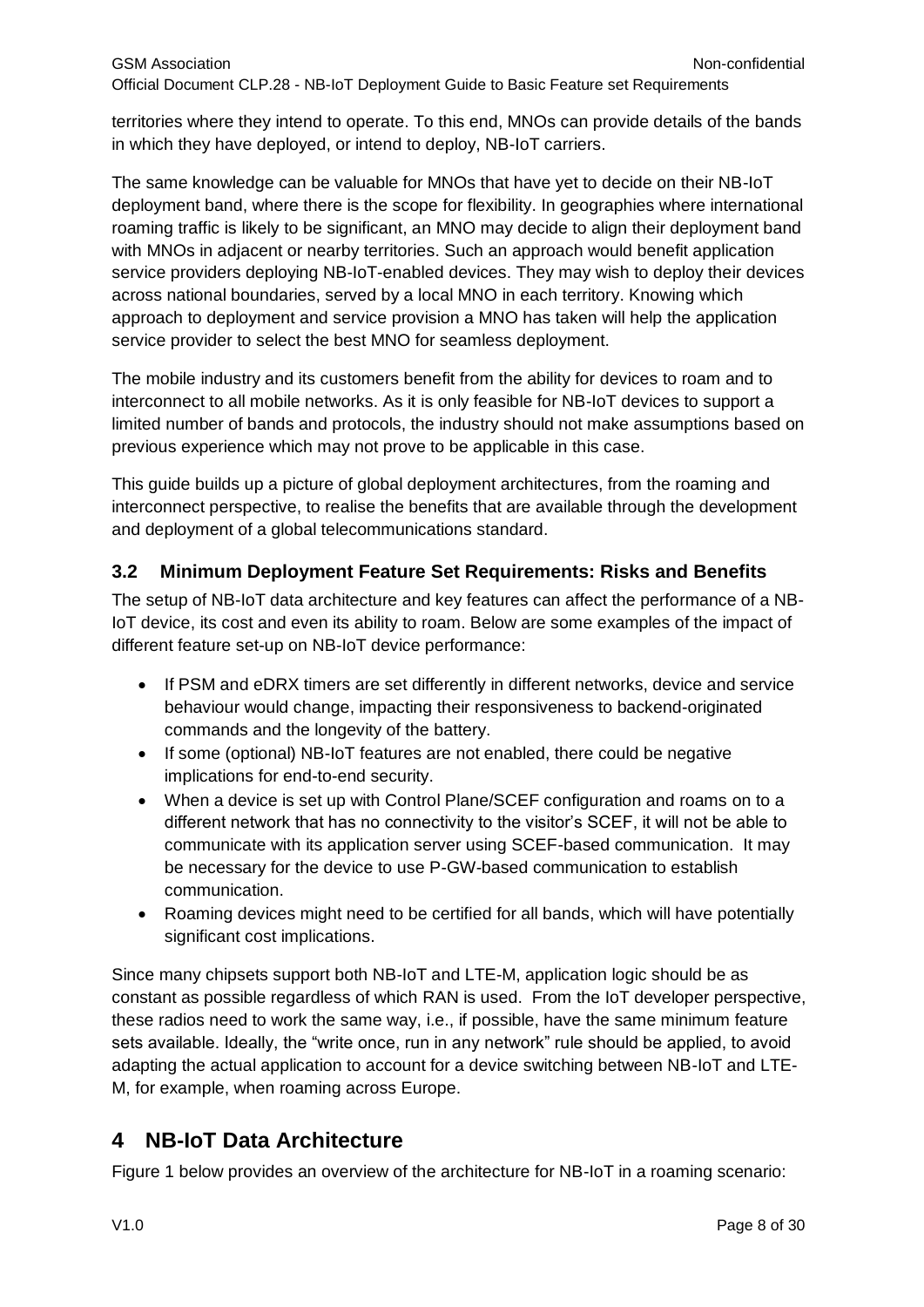

#### <span id="page-9-0"></span>**Figure 1: 3GPP Architecture for Machine Type Communication (NB-IoT and LTE-M Roaming)**

According to 3GPP specifications, there are two main Network Attach options to support connectivity:

- Attach with PDN (Packet Data Network) connection: the UE (User Equipment) is required to establish the PDN connection as part of the attach procedure. This has been the case for all 3GPP EPS (Evolved Packet System) releases up to Rel-13.
- Attach without PDN connection: this is a new capability that has been introduced in Rel-13 to allow UEs supporting CIoT (Cellular Internet of Things) optimisations to remain attached without PDN connection, which may be useful for cases where huge numbers of devices would keep a connection inactive for very long period of time and seldom transmit data over it. When a UE is attached without PDN connection, only SMS service is available for any data transmissions and applications are constrained by this sole capability. The SMS could be used also to trigger PDN connection establishment.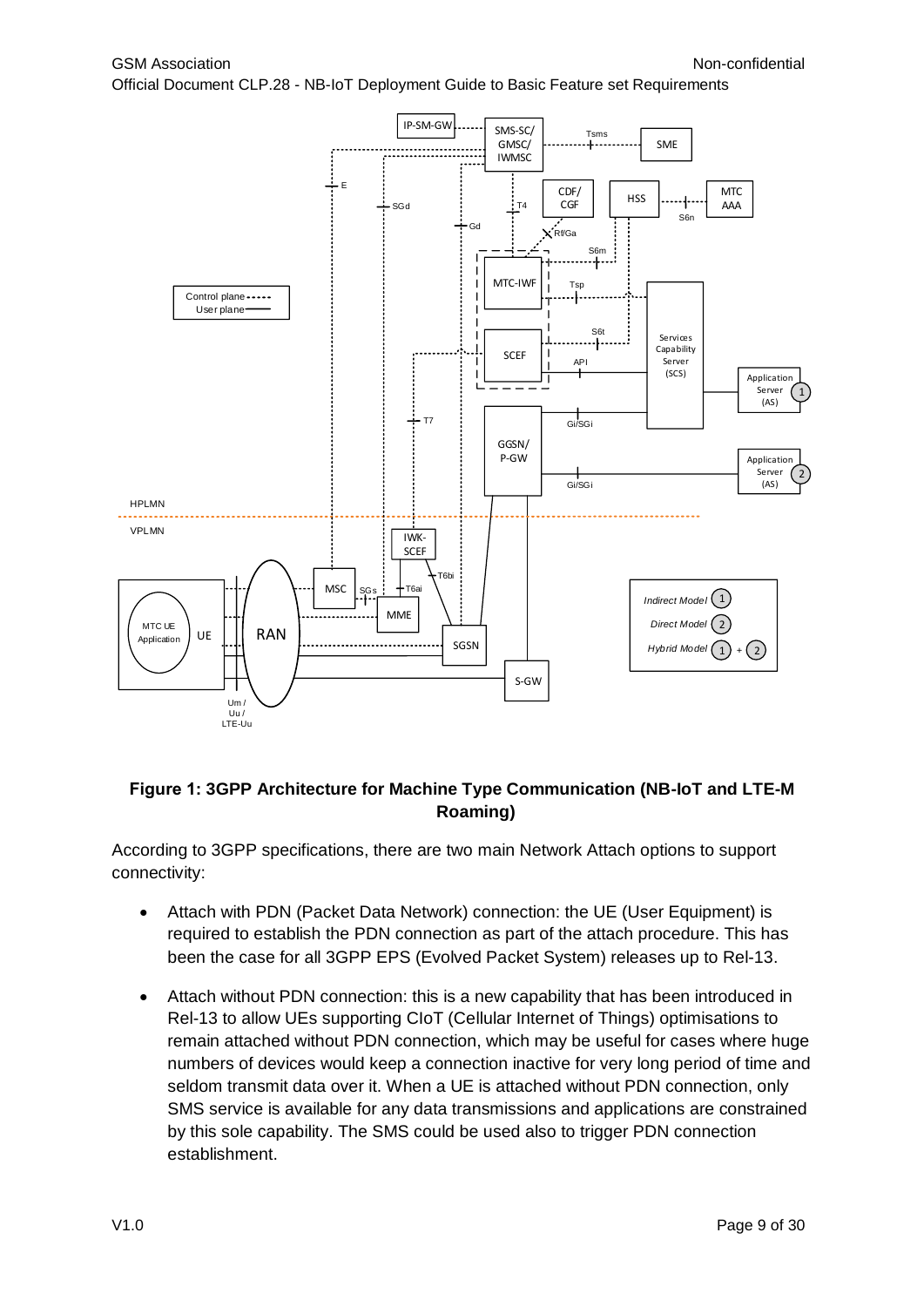There are different data connectivity options for PDN connections available to IoT devices using the EPS:

- o IP over Control Plane (both UDP (User Datagram Protocol) and TCP (Transmission Control Protocol)), from 3GPP Rel-13 using the Control Plane CIoT EPS optimisation with IP PDN types
- o IP over User Plane (both UDP and TCP) (including User Plane

Optimisation and User Plane Original), available since Rel-8 with IP PDN types

- o Non-IP over Control Plane, from 3GPP Rel-13 using the Control Plane CIoT EPS optimisation with Non-IP PDN type
- o Non-IP over User Plane (including User Plane Optimisation and User

Plane Original), from 3GPP Rel-13 using the User Plane CIoT EPS optimisation with Non-IP PDN type

The device (in accordance with PSM, eDRX) will allow transmission of data in both directions. However, there is also the option to request the device to set up ad-hoc connections (not scheduled by PSM, eDRX) by means of triggering the device either via the interface Tsms or Tsp.

Each of these options has advantages and disadvantages. The traditional mechanism for transporting information over LTE is by means of IP over User Plane (most commonly TCP) and SMS.

Control Plane CIoT EPS Optimisation transports user data or SMS messages via MME by encapsulating them in NAS (Non-Access-Stratum), and reduces the total number of control plane messages when handling a short data transaction.

For services that occasionally transmit reasonably small amounts of data, the utilisation of the Control Plane will optimise the power consumption due to the fact that the amount of signalling required and the "air time" is reduced. Power consumption can be optimised using non-IP, UDP and TCP. Non-IP allows for the use of protocols that have been optimised for a specific use. UDP is asynchronous, which reduces the time of the connection, while TCP will keep the connection open until an acknowledgment is received. However, supporting a network-originated UDP connection might require the use of either a virtual private network (VPN) or IPv6 due to the need to specifically address the device from the server network.

The services that need to send more information could benefit from User Plane connection, which can be used to send multiple packages. Overall, this approach might consume less power than sending multiple messages over the Control Plane. On the other hand, using non-IP over the User Plane might be unrealistic simply because the benefits of using efficient protocols are nullified by using a user plane connection.

In the case of non-IP communication over the Control Plane, the MNO has two options, either through the PGW (Packet Gateway) (requiring support for the SGi interface to the application server) or by utilising SCEF. For the latter case, the visited network will direct the message to the IWF (InterWorking Function) -SCEF which will connect to the SCEF of the home network (via the new T7 interface in Figure 1).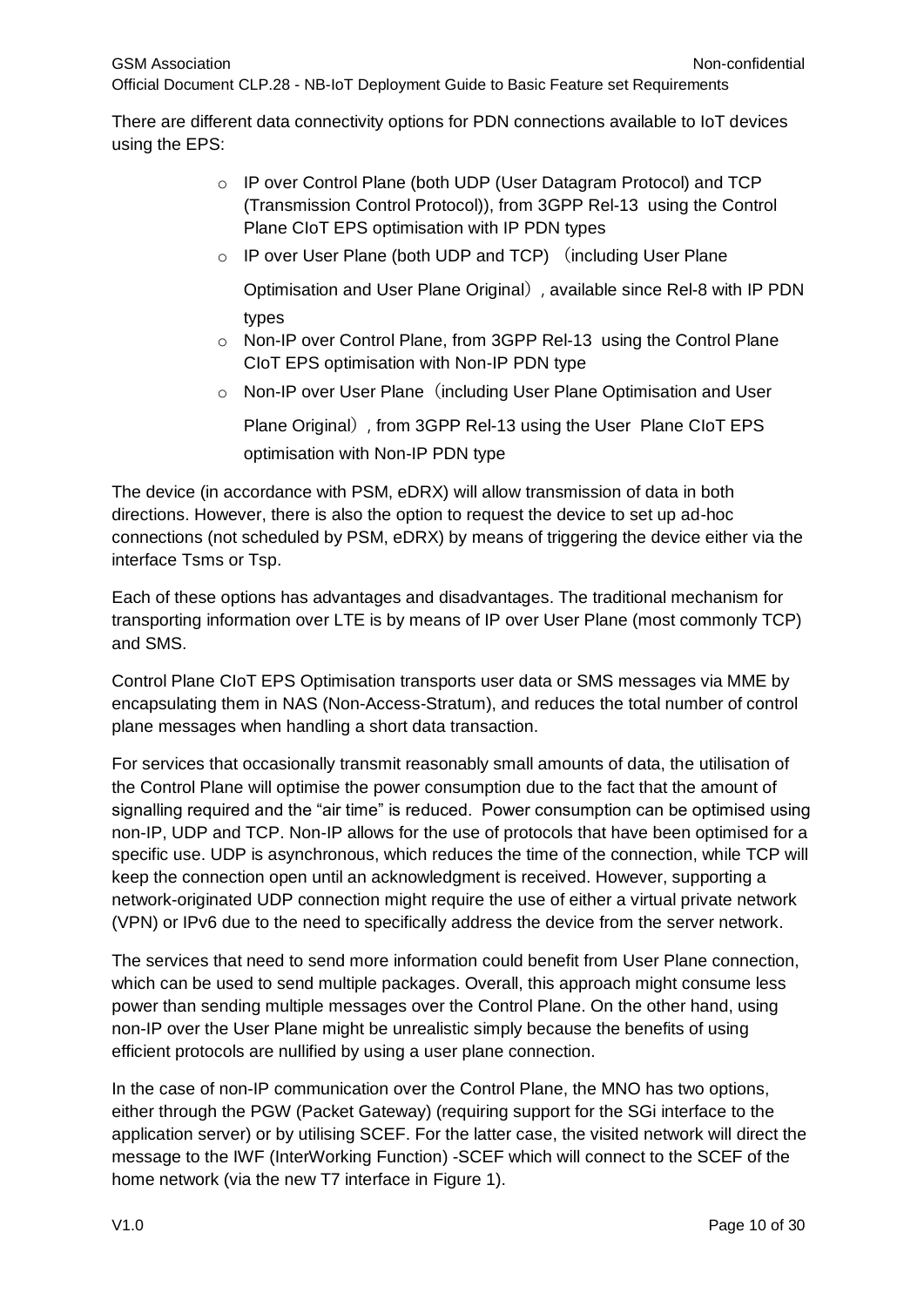#### **Recommendations**

MNOs should consider supporting IP traffic over Control Plane as a minimum requirement to start supporting roaming. This option is the best solution for supporting devices that need to consume as little power as possible. This means that all modules should also support IP/Control Plane.

If Non-IP traffic is supported, the MNO should start by utilising the SGi interface and later on by SCEF, when the appropriate APIs are defined by 3GPP.

# <span id="page-11-0"></span>**5 NB-IoT Deployment Bands**

3GPP has defined a set of frequency bands for which NB-IoT can be used. 3GPP TS 36.101 from Release 13 provides the list of the supported bands: 1, 2, 3, 5, 8, 12, 13, 17, 18, 19, 20, 26, 28, 66 and Release 14 added the bands: 11, 25, 31 and 70.

The input received by the NB-IoT Forum members, so far, indicates a variety of bands have been used. Below is an overview of the frequency bands supported in the different regions:

- Europe: B3 (1800), B8 (900) and B20 (800);
- Commonwealth of Independent States: B3 (1800), B8 (900) and B20 (800);
- North America: none
- Asia Pacific: B1(2100), B3(1800), B5(850), B8(900), B18(850), B20(800), B26(850) and B28(700);
- Sub-Saharan Africa: B3(1800) and B8(900);
- Middle East and North Africa: B8(900) and B20(800);
- Latin America: B2(1900), B3(1800), B5(850) and B28(700)

This input suggests only a subset of the bands supported by 3GPP Release 13 are likely to be used: a total of eight frequency bands (2, 3, 5, 8, 18, 20, 26 and 28). After looking at the minimum overlap of the bands for individual countries, a minimum of six bands: 2, 3, 5, 8, 20 and 28 are required for coverage in all the countries for which the NB-IoT members have provided input.

Note: The GSMA has received input from 13 MNOs covering a total of 54 countries.

# <span id="page-11-1"></span>**6 NB-IoT Feature Deployment Guide**

This section outlines the following features that will affect roaming and/or recommended configurations as part of the basic minimum feature set:

- PSM configurations
- eDRX configurations
- Data Transport in Control Plane CIoT EPS optimisation
- PRB (Physical Resource Block) configurations
- Deployment mode
- Paging
- SCEF deployment plans
- SMS without combined attach for NB-IoT only UEs.
- Cell Reselection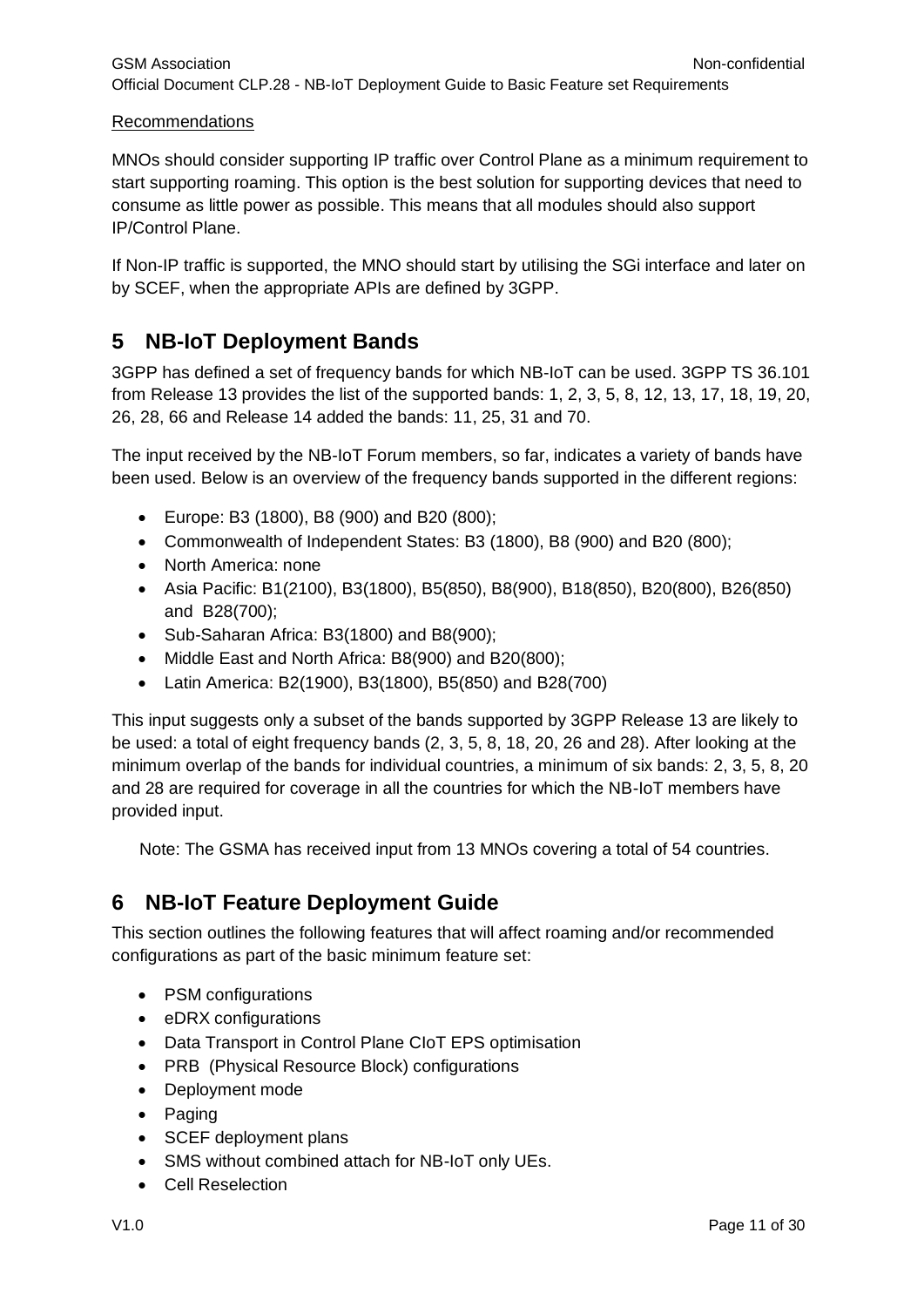- Coverage Extension
- Class Power
- Rate Control

#### <span id="page-12-0"></span>**6.1 PSM configurations**

Power Saving Mode (PSM) is designed to help IoT devices conserve battery power and potentially achieve a 10-year battery life.

Whilst it has always been possible for a device's application to turn its radio module off to conserve battery power, the device would subsequently have to reattach to the network when the radio module was turned back on. The reattach procedure consumes a small amount of energy, but the cumulative energy consumption of reattaches can become significant over the lifetime of a device. Therefore, battery life could be extended if this procedure could be avoided.

When a device initiates PSM with the network, it provides two preferred timers (T3324 and T3412); PSM time is the difference between these timers (T3412-T3324). The network may accept these values or set different ones. The network then retains state information and the device remains registered with the network. If a device awakes and sends data before the expiration of the time interval it agreed with the network, a reattach procedure is not required.





<span id="page-12-1"></span>For example, for a monitoring application, the radio module in a device might be configured by an application to enable PSM, negotiate a 24 hour time interval with the network and provide a daily status update to a centralised monitoring point. If the device's monitoring application were to detect an alarm condition, irrespective of any agreed sleep interval, the application could wake the radio module instantly and send vital information to the centralised monitoring point without the need to execute a reattach procedure.

However, in a similar manner to a radio module that has been powered off, a radio module in PSM cannot be contacted by the network whilst it is asleep. The inability to be contacted whilst asleep may preclude the use of PSM for some applications.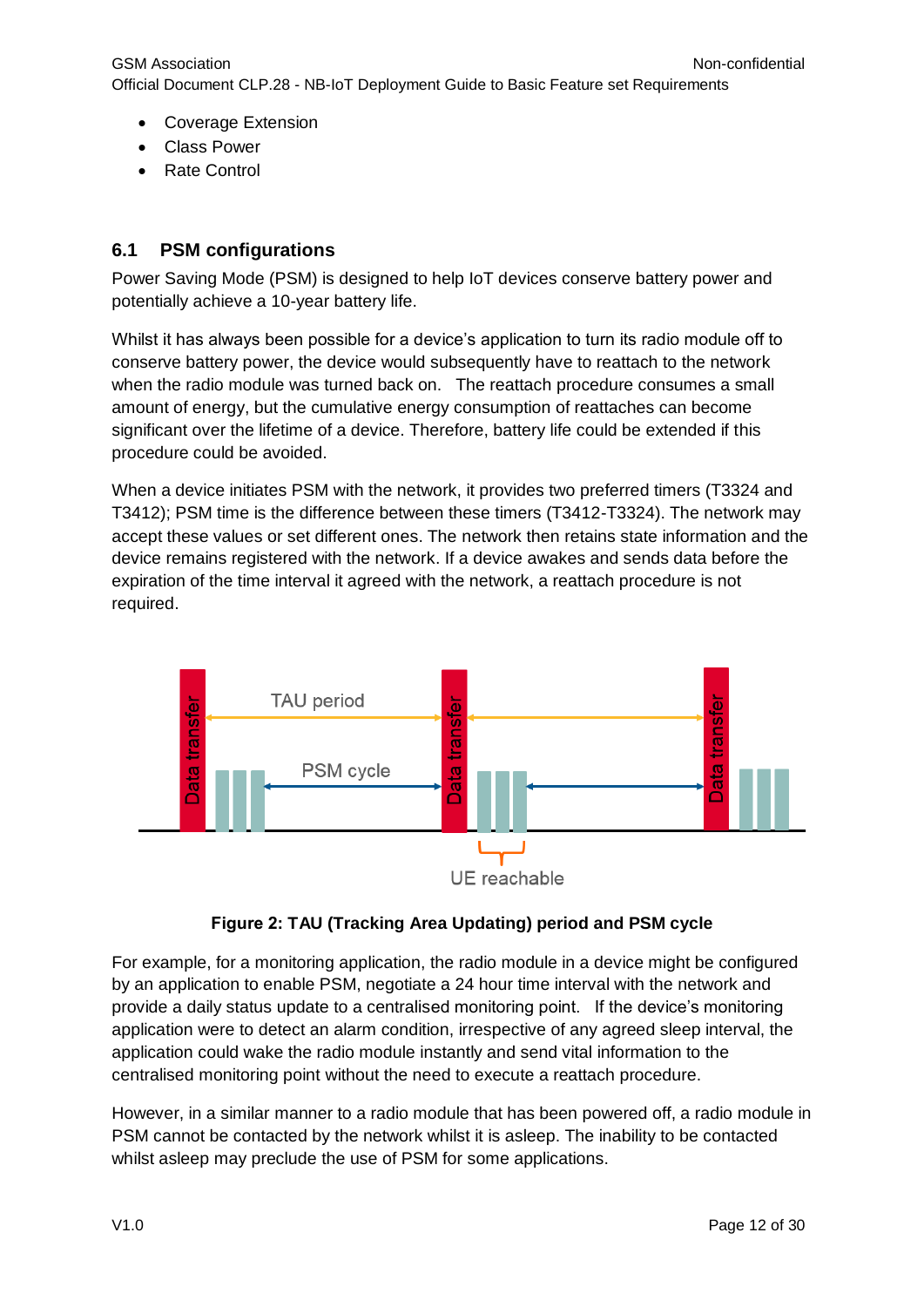Whilst the device is asleep, an operator might choose to store incoming packets or SMS (if supported) to be forwarded to the device once it awakens. This guide recommends the MNO set aside storage for at least the last packet of 100 bytes, to allow the customer to send simple messages to the device, such as an update to the clock. Any storage limitations will need to be communicated to the customer to establish a clear agreement on the operator's store and forward policy for UE utilising PSM. As the packets and SMS are stored in the home network, any limitation on downlink information retention will continue to be applied consistently when the device is roaming.

As is clear from [Figure 2](#page-12-1) above, the value of the PSM is limited by the utilised tracking area update (TAU). During the attachment procedure, the device can also request a periodic TAU, also by providing a T3412 value.

In the GSMA survey of operators' PSM policies, the majority of MNOs noted that they plan to store and forward at least the last received packet.

For detailed information refer to:

- TS 23.682 (clause 4.5.4) [\[2\]:](#page-7-2) Architecture enhancements to facilitate communications with packet data networks and applications.
- TS 24.30[1\[4\]:](#page-7-3) provides the timers used and their default values.
- TS 24.008 [\[3\]:](#page-7-4) provides the coding detail for the timers (GPRS Timer 2 and 3)

#### Summary:

- PSM is a UE mechanism to reduce the energy used by the UE.
- The UE reports how often and for how long it needs to be active in order to transmit and receive data. However, the final values are determined by the network.
- PSM mode is similar to power-off, but the UE remains registered with the network. When the UE becomes active again there is no need to re-attach or re-establish PDN connections.
- The PSM feature was introduced in 3GPP Release 12 and is available for all LTE device categories.
- UE requests the PSM simply by including a timer with the desired value in the attach, TAU or routing area update. The maximum time a device may sleep is approximately 413 days (set by 3GPP Release 13 for T3412). The maximum time a device may be reachable is 186 minutes (an equivalent of the maximum value of the Active timer T3324).

#### Recommendations

This guide recommends that MNOs and UE should support PSM for NB-IoT deployments.

No further restrictions should be set to timers based on 3GPP Release 13 [\[2\]](#page-7-2) and [\[3\]\[4\],](#page-7-4) and the device requested values used wherever possible. If UE requested value is not supported it would be recommended to consider setting an Override function to a maximum value set in Release 13.

It is recommended that a "store and forward" policy should be supported for PSM. The operator should consider storing/forwarding the last received packets or an SMS (whichever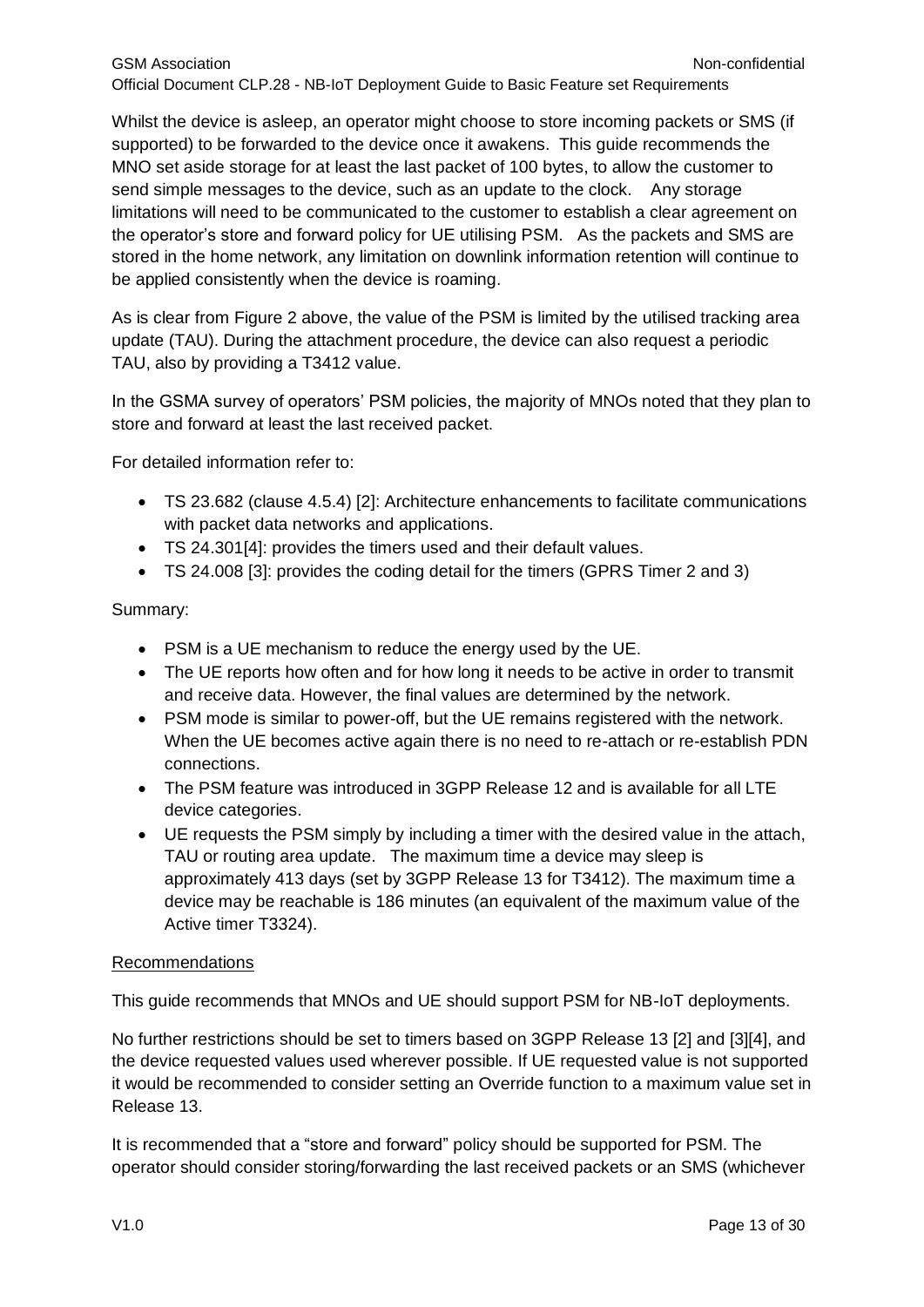is supported) to be sent to the device when it awakens. At a minimum, the last packet of 100 bytes should be sent, to allow the customer to send a simple message. Any store/forward limitations should be communicated to the customer as part of a service level agreement.

#### <span id="page-14-0"></span>**6.2 eDRX configurations**

Extended Discontinuous Reception (eDRX) is an extension of an existing LTE feature which can be used by IoT devices to reduce power consumption. eDRX can be used without PSM or in conjunction with PSM to obtain additional power savings.

Today, many smartphones use discontinuous reception (DRX) to extend battery life between recharges. By momentarily switching off the receive section of the radio module for a fraction of a second, the smartphone is able to save power. The smartphone cannot be contacted by the network whilst it is not listening, but if the period of time is kept to a brief moment, the smartphone user will not experience a noticeable degradation of service. For example, if called, the smartphone might simply ring a fraction of a second later than if DRX was not enabled.

eDRX allows the time interval during which a device is not listening to the network to be greatly extended. For an IoT application, it might be quite acceptable for the device to not be reachable for a few seconds or longer.

Whilst not providing the same levels of power reduction as PSM, for some applications eDRX may provide a good compromise between device reachability and power consumption.



**Figure 3: eDRX cycle**

As for PSM, the details of this feature can be found in 3GPP TS 23.682 [\[2\]](#page-7-2) and 3GPP TS 24.301 [\[4\].](#page-7-3) The allowed values for eDRX are listed below in Table 1:

| eDRx cycle length           |  |  |  |
|-----------------------------|--|--|--|
| 20.48 seconds               |  |  |  |
| 40.96 seconds               |  |  |  |
| 81.92 seconds $(-1$ minute) |  |  |  |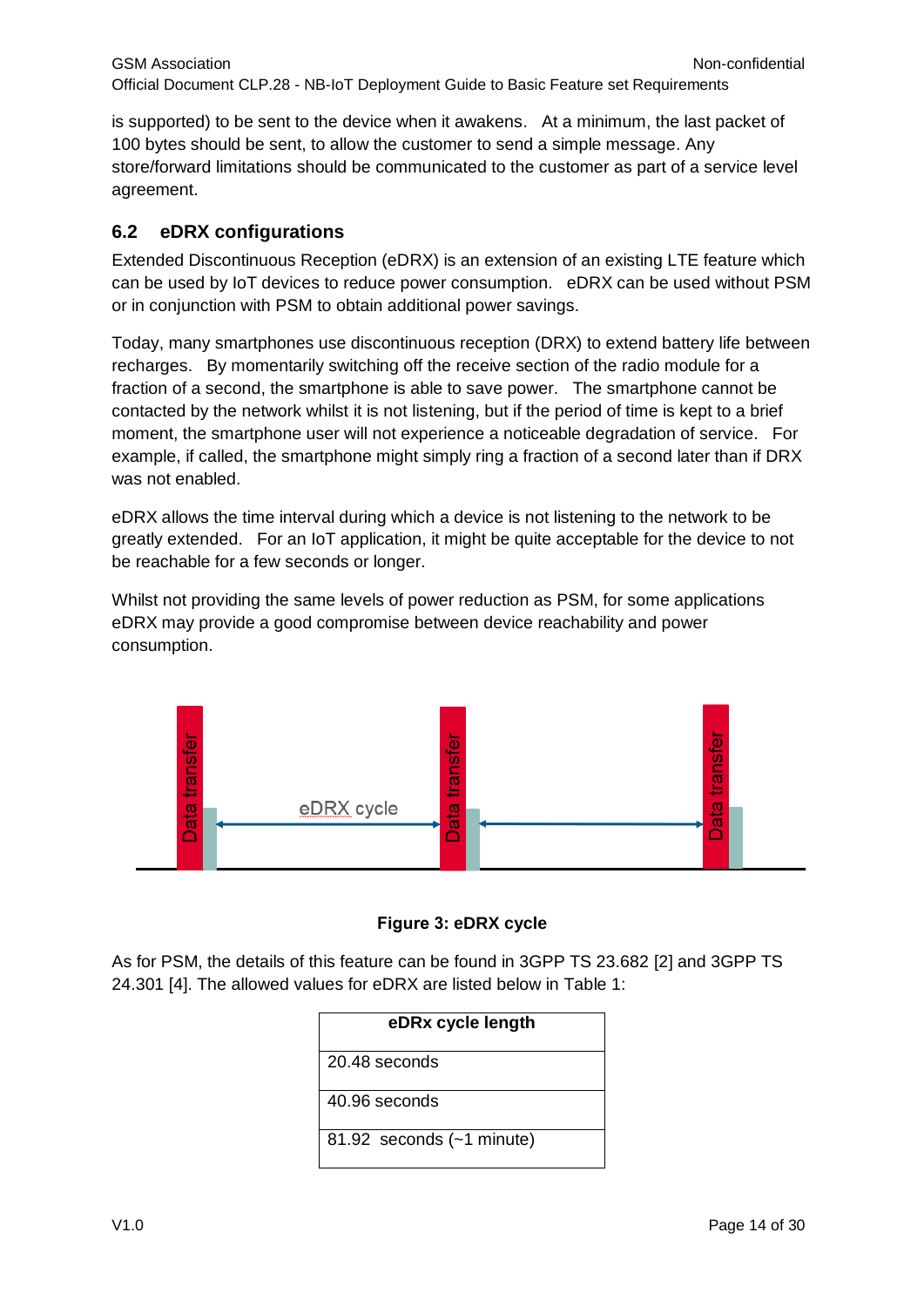GSM Association **Non-confidential** Official Document CLP.28 - NB-IoT Deployment Guide to Basic Feature set Requirements



**Table 1: eDRX cycle lengths**

As with PSM, in the GSMA survey of operators' eDRX policies, the majority of MNOs noted that they plan to store and forward all packets.

Summary:

- eDRX is a mechanism to save device energy, particularly for mobile-terminated traffic.
- Networks and devices negotiate when devices can sleep.
- The device keeps its receiver circuitry switched off for a defined period of time; during this time, the device is not listening for paging or downlink control channels.
- When the UE wakes up, the receiver will listen for the Physical Control Channel.

#### Recommendations:

As a minimum, this guide recommends MNOs support eDRX for NB-IoT deployments.

It is recommended that the MNO should support a "store and forward" policy for eDRX and consider storing/forwarding at least the last received packets or an SMS (whichever is supported) to be sent to the device when it awakens. At a minimum, the last packet of 100 bytes should be sent to allow the customer to send simple messages. Any store/forward limitations should be communicated to the customer a part of a service level agreement.

PSM and eDRX are complementary features and a customer's application might need both. This guide recommends that customers should be informed about the implications of their choice for power consumption versus reachability.

Note: The device can request the use of both PSM and eDRX during an attach or TAU procedure, but it is up to the network to decide to enable none, one of them or both (see 3GPP TS 23.682 [\[2\]](#page-7-2) and 3GPP TS 23.40[1\[5\]\)](#page-7-5).

#### <span id="page-15-0"></span>**6.3 Other timers to consider**

There are other timers that need to be considered by a MNO when configuring the network to make the best use of PSM and eDRx, such as TAU and Periodic TAU, and IPX firewall timers.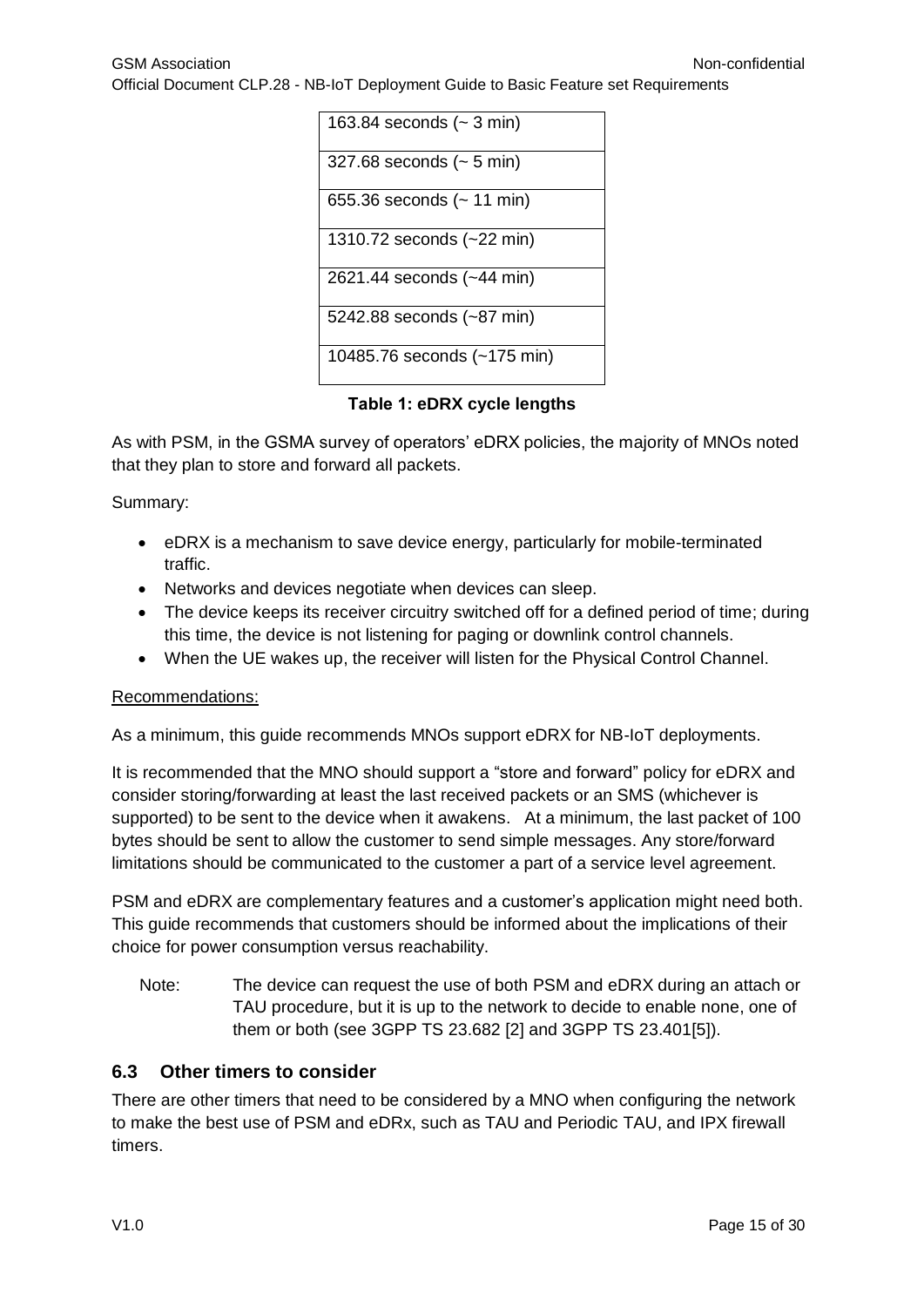# <span id="page-16-0"></span>**6.3.1 TAU and Periodic TAU**

As indicated in the above section [6.1,](#page-12-0) there is a direct relation between the TAU and PSM. However, devices that are constantly moving, particularly outside of the tracking area, would need to reattach and consequently more signalling would be required. It is good practice to provide a long enough TAU to meet the service need, but the extra signalling will increase power consumption.

# <span id="page-16-1"></span>**6.3.2 IPX firewall timer**

Some MNOs employ a firewall on the 3GPP S8 interface towards IPX (Internetwork Packet Exchange) network in order to protect their network. These firewalls are not part of the 3GPP standards, but some of the settings could have an impact on the performance of the service. These firewalls usually supervise the GPRS Tunneling Protocol (GTP) tunnel (session) of each SIM that is roaming on the network. To clean up the firewall from unused GTP sessions, an idle timer is used, meaning that, if no traffic is transferred by a SIM, this GTP Tunnel is deleted.

In PSM, the device will sleep for very long periods of time and hence not send any data. If the firewall deletes the GTP session, this could lead to a new registration of the UE once it wakes up (if it is using Attach with PDN connection) or to the need to re-establish the PDN connection. This process will reduce battery lifetime.

#### Recommendation

To maximize the performance of the selected PSM cycle, the GTP idle timer needs to be longer than the PSM.

# <span id="page-16-2"></span>**6.4 Deployment mode**

MNOs surveyed by the GSMA plan to deploy NB-IoT in all three deployment modes specified by 3GPP – standalone deployment, LTE guardband deployment and LTE in-band deployment.

#### **Recommendation**

In order to fully support roaming, any NB-IoT device should be able to attach to the visited NB-IoT network regardless of the deployment mode.

# <span id="page-16-3"></span>**6.4.1 Standalone Deployment**

Standalone deployment is a deployment scenario in which operators deploy NB-IoT using existing idle spectrum resources. These resources can be the operator's spectrum fragments with non-standard bandwidths or spared from other radio access technologies (RATs) by refarming.

# <span id="page-16-4"></span>**6.4.2 LTE Guardband Deployment**

Guardband deployment is a deployment scenario in which operators deploy NB-IoT in guard bands within existing LTE spectrum resources.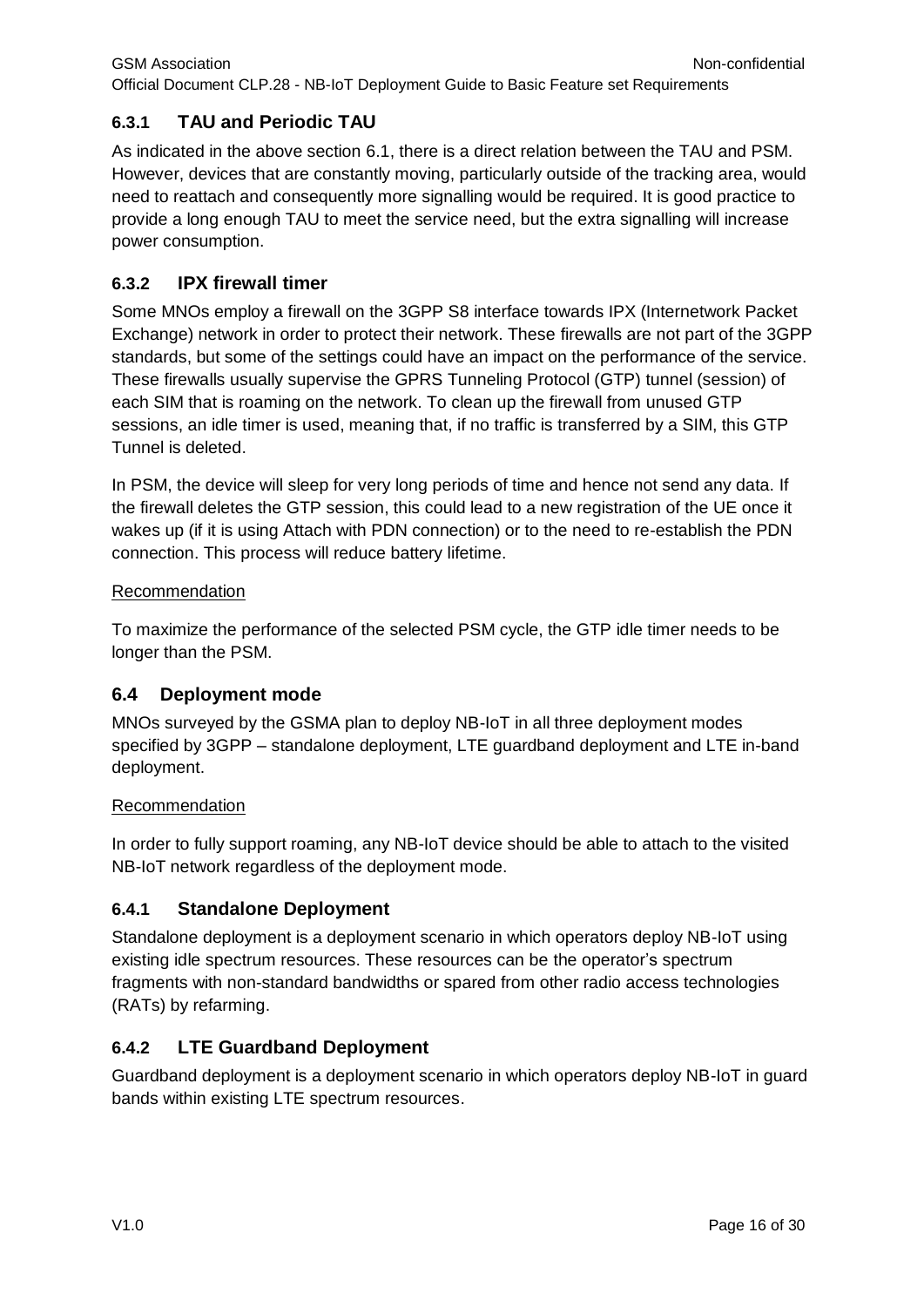# <span id="page-17-0"></span>**6.4.3 LTE In-band Deployment**

In-band deployment is a deployment scenario in which operators deploy NB-IoT using existing LTE in-band resource blocks (RBs).

# **6.4.3.1 PRB configurations**

NB-IoT technology occupies a frequency band of 180 kHz bandwidth [\[6\],](#page-7-6) which corresponds to one resource block in LTE transmission.

For in-band deployment, not all frequencies, i.e. resource blocks within the LTE carrier, can be used for NB-IoT cell connection. For the UE to synchronise and acquire the NB-IoT cell, for an in-band downlink anchor carrier, the PRB is restricted to the values set out in [Table 2](#page-17-3) below. For uplink carrier and non-anchor there is no limitation. For standalone and guardband operation mode, the downlink and uplink carrier should be set symmetrically.

| LTE system<br>bandwidth                                     | 3 MHz 5MHz | 10MHz                                      | 15MHz                                                      | 20MHz                                                                                 |
|-------------------------------------------------------------|------------|--------------------------------------------|------------------------------------------------------------|---------------------------------------------------------------------------------------|
| LTE PRB<br>indices for NB-<br><b>IoT</b><br>synchronization | 2.12       | $2,7,17,22$   4,9,14,19, 30,<br>35, 40, 45 | 2, 7, 12, 17, 22, 27,<br>32, 42, 47, 52, 57,<br>62, 67, 72 | $\vert$ 4, 9, 14, 19, 24,<br>29, 34, 39, 44, 55,<br>60, 65, 70, 75, 80,<br>85, 90, 95 |

# <span id="page-17-3"></span>**Table 2: Allowed LTE PRB indices for cell connection in NB-IoT in-band operation**

Source:

https://cdn.rohdeschwarz.com/pws/dl\_downloads/dl\_application/application\_notes/1ma266/1MA266 [0e\\_NB\\_IoT.pdf](https://cdn.rohdeschwarz.com/pws/dl_downloads/dl_application/application_notes/1ma266/1MA266_0e_NB_IoT.pdf)

Note: Indices are from low to high frequencies

#### Recommendation

This guide recommends that PRB should be aligned on all cells. A majority of operators surveyed by the GSMA are planning this set-up.

# <span id="page-17-1"></span>**6.5 Paging**

In a paging procedure, paging messages are sent to a particular UE in RRC\_IDLE mode, or to inform all UEs in RRC\_IDLE mode of SI updates.

#### **Recommendation**

This guide recommends MNOs support paging, subject to PSM/eDRX activation, as it is necessary for downlink-initiated service.

# <span id="page-17-2"></span>**6.6 SCEF deployment plans**

The SCEF provides a means to securely expose and discover the services and capabilities provided by 3GPP network interfaces. The SCEF provides access to network capabilities through homogenous network APIs (see 3GPP TS 23.682 [\[2\]\)](#page-7-2).

The majority of MNOs surveyed by the GSMA plan to support SCEF from 2Q 2018, some are implementing it in phases, others are going directly to full SCEF deployment. As SCEF is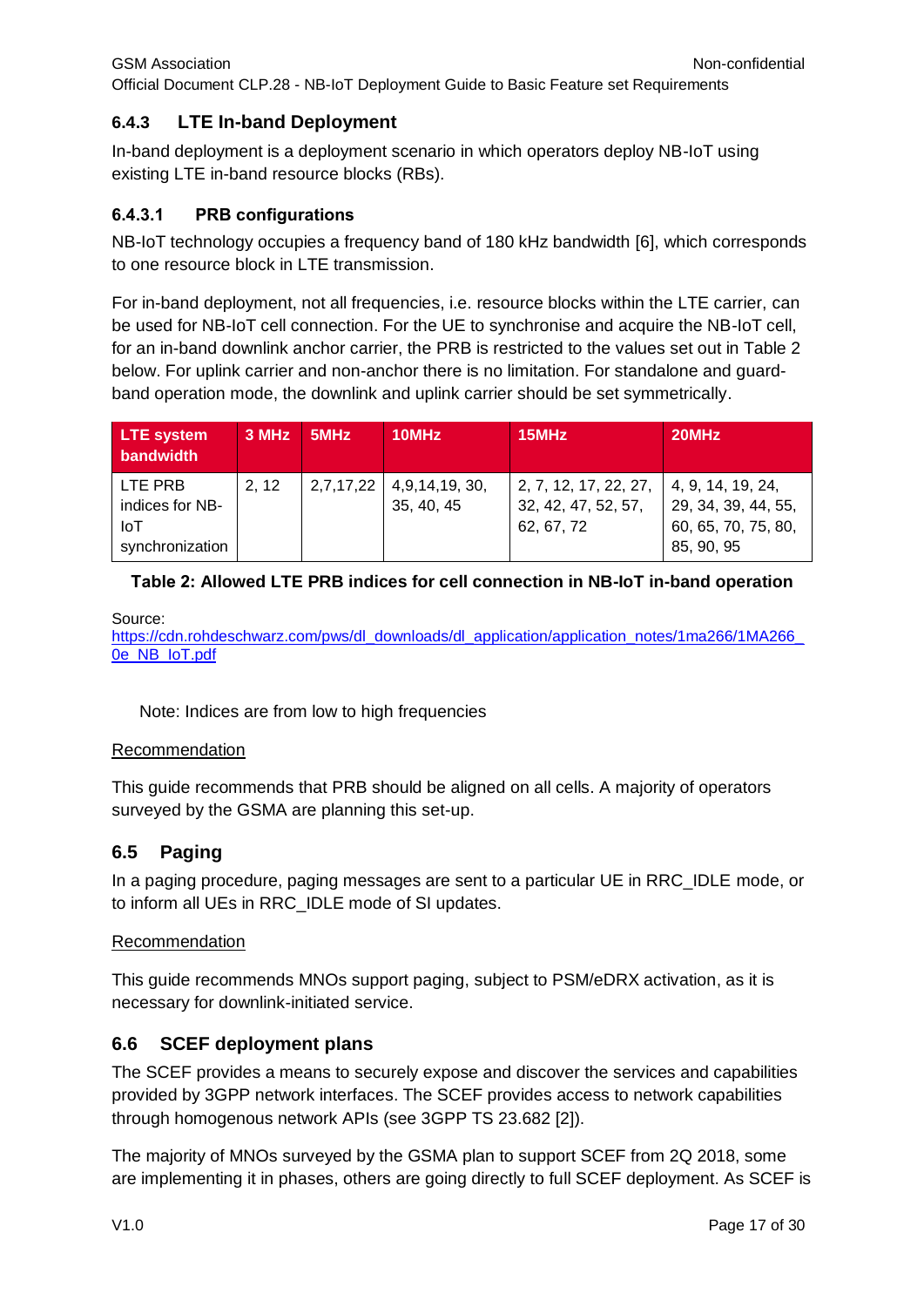not part of the minimum feature set required for the short-term deployment, the edition of this guide does not make recommendations for the SCEF functions to be exposed through network APIs.

The following points will be considered for the next edition of the Deployment Guide:

- In order to support an NB-IoT device with SCEF function in a visited network, at a minimum, the visited network would need to support interworking SCEF. Alternatively, the NB-IoT device would need to use a SGi interface, as per the recommendation in section [3.](#page-7-0)
- Due to the planned timing of SCEF introduction by the MNOs surveyed by the GSMA, the list of priority SCEF functions needs to be further reviewed. A minimum set of functions of the SCEF could include the following feature groups, ordered according to their priority to support business and roaming requirements:
	- MME-SCEF interface: allows roaming of visiting devices using non-IP over the control plane. Networks should prioritise the deployment or enablement of T6a interface on the MME side.
	- Abstraction: hides the underlying 3GPP network interfaces and protocols to allow full network integration. The following functions are among those that may be supported:
		- o Underlying protocol connectivity, routing and traffic control,
		- o Mapping specific APIs on to appropriate network interfaces,
		- o Protocol translation.
	- Monitoring Events: The Monitoring Events feature is intended for monitoring of specific events in the 3GPP system and making such monitoring events information available via the SCEF. It allows for the identification of the 3GPP network element suitable for configuring the specific events, the event detection, and the event reporting to the authorised users. Configuration and reporting of the following monitoring events should at least be supported:
		- o UE reachability;
		- o Location of the UE, and change in location of the UE;
		- o Loss of connectivity;
		- o Communication failure;
		- o Roaming status (i.e. Roaming or No Roaming) of the UE, and change in roaming status of the UE; and
		- o Change of IMSI-IMEI(SV) Association
		- o Availability after DDN failure.
		- o SCEF support for Reporting of Monitoring Events from the HSS or the MME for roaming scenarios
	- Network Parameter Configuration: The Network Parameter Configuration feature is designed to set parameter values via the SCEF that may be used for:
		- o Maximum Detection Time;
		- o Maximum Latency;
		- o Maximum Response Time.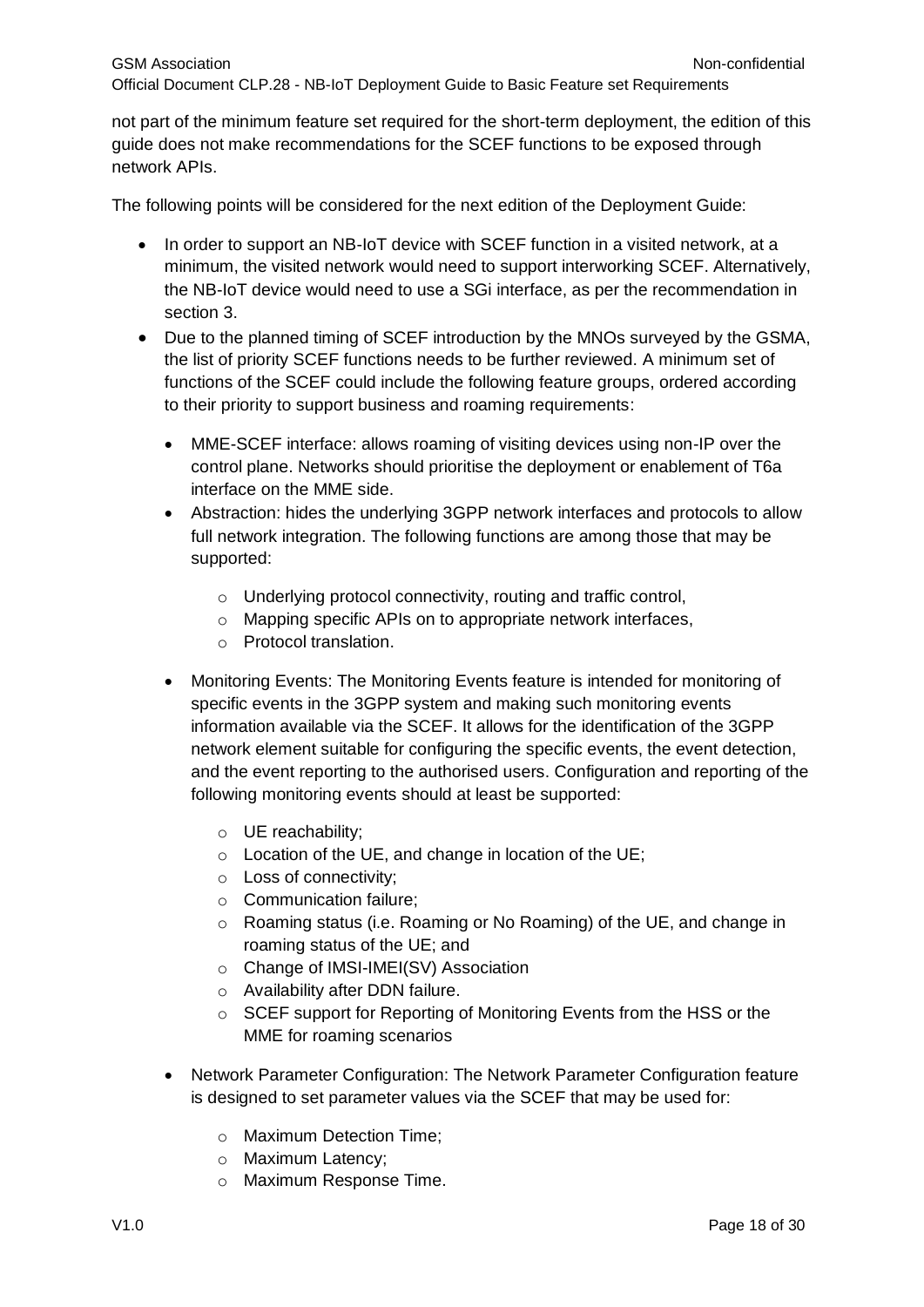- Assurance:
	- o Integration with O&M systems,

# <span id="page-19-0"></span>**6.7 SMS deployment for NB-IoT-only UEs**

A mobile terminated SMS is one mechanism – along with a UDP packet – that can be used to trigger the device. An NB-IoT device could also send alerts directly to a mobile phone via SMS (mobile originated SMS); to do so, the NB-IoT device would need to be programmed to send SMS to a specific phone.

According to the GSMA survey, only some of the operators deploying NB-IoT will support SMS, thus no clear deployment recommendation can be provided at this time. The following will be considered for the next edition of the Deployment Guide:

- In some cases, operators and their customers may decide to "port" old IoT solutions to NB-IoT technologies. But, in such cases, customers will not be able to use all the optimisations offered by the network.
- There is currently no implementation of SMS over IP. Supporting SMS over IP might increase the cost of the module by increasing implementation complexity. The operators not providing initial support for SMS are doing so to keep the cost of NB-IoT to a minimum.
- Attach without PDN connectivity using SMS triggers. The deployment plans for this option have not yet been confirmed.
- Some providers might be planning to launch NB-IoT SMS-only devices. The plans for this option have not yet been confirmed.
- Some providers might be using SMS for the OTA provisioning or configuration of SIM (HTTPS/CAT\_TP session triggering, RFM, RAM etc.).

# <span id="page-19-1"></span>**6.8 Cell Reselection**

This guide recommends that MNOs should support cell reselection: the majority of the surveyed MNOs plan to support this feature.

# <span id="page-19-2"></span>**6.9 Coverage Extension**

Some IoT applications require devices to be positioned in areas that are not readily accessible by radio coverage, such as underground parking garages and in ground pits. The 3GPP Enhanced Coverage feature is an integral characteristic of NB-IoT, as it increases the depth of radio coverage to enable IoT devices to operate in locations that would otherwise not be possible.

The 3GPP Enhanced Coverage feature increases the power levels of signalling channels together with the ability to repeat transmissions. Repeated transmission improves the ability of receivers to correctly resolve the message sent.

The trade-off is that repeating signal transmissions consumes additional power and the time between battery recharge or replacement may be reduced.

3GPP Release 13 has defined three modes EC0 for 0dB, EC1 for 10dB and EC2 for 20dB.

#### Recommendation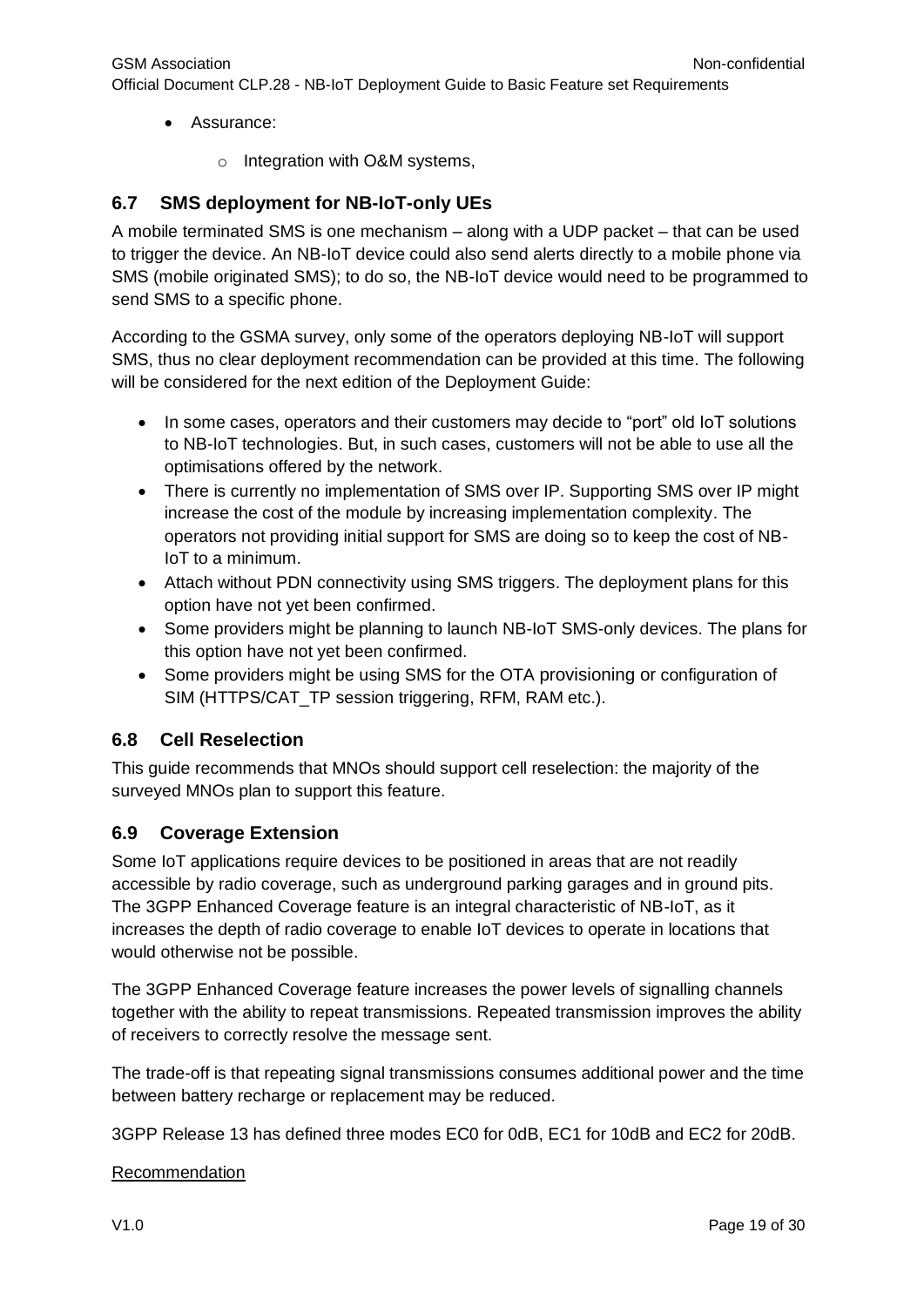To support the majority of the devices and all different type of settings, MNOs need to support all three modes.

# <span id="page-20-0"></span>**6.10 Power Class**

Some IoT applications are particularly sensitive to power consumption. To minimise the impact of connectivity on the device battery life, there are two power class options that can be used. One is traditional mobile LTE device on 23dBm (Power Class 3) and a new one, less power hungry, at 20dBm (Power Class 5). 3GPP Release 14 adds an even less power hungry class at 14dBm (Power Class 6).

#### Recommendation

MNOs should, at a minimum, support 23dBm in Release 13.

# <span id="page-20-1"></span>**6.11 Rate Control**

In normal scenarios, NB-IoT-enabled UE send data packets infrequently. However, in abnormal scenarios (such as when data is retransmitted due to timeout or malicious software implanted in UEs), UE can send data packets frequently during a short period. This may cause network congestion and affect services. Air-interface resources of NB-IoT are precious. Therefore, 3GPP specifications introduce the following two mechanisms for rate control when UEs send data packets:

- Serving PLMN Rate Control
- APN Rate Control

#### Recommendation

This guide recommends MNOs should support both rate control mechanisms.

# <span id="page-20-2"></span>**7 Conclusions**

The recommendations provided in this guide aim to achieve the following:

- An accelerated realisation of the wider benefits of common standards and predictable interconnect, while ensuring that forthcoming decisions about deployment architectures are well informed, making it more straightforward to enable device interconnect and roaming;
- Power optimisation, based on an informed compromise between device reachability and power consumption.

Having reviewed the NB-IoT data architecture, this guide recommends that MNOs enable IP traffic over Control Plane to support roaming and maximise the reduction in the power consumption. This means that all modules should also support IP/Control Plane.

The guide also advises that MNOs support the following key minimum features to achieve a balance of roaming service continuity and power optimisation:

o PSM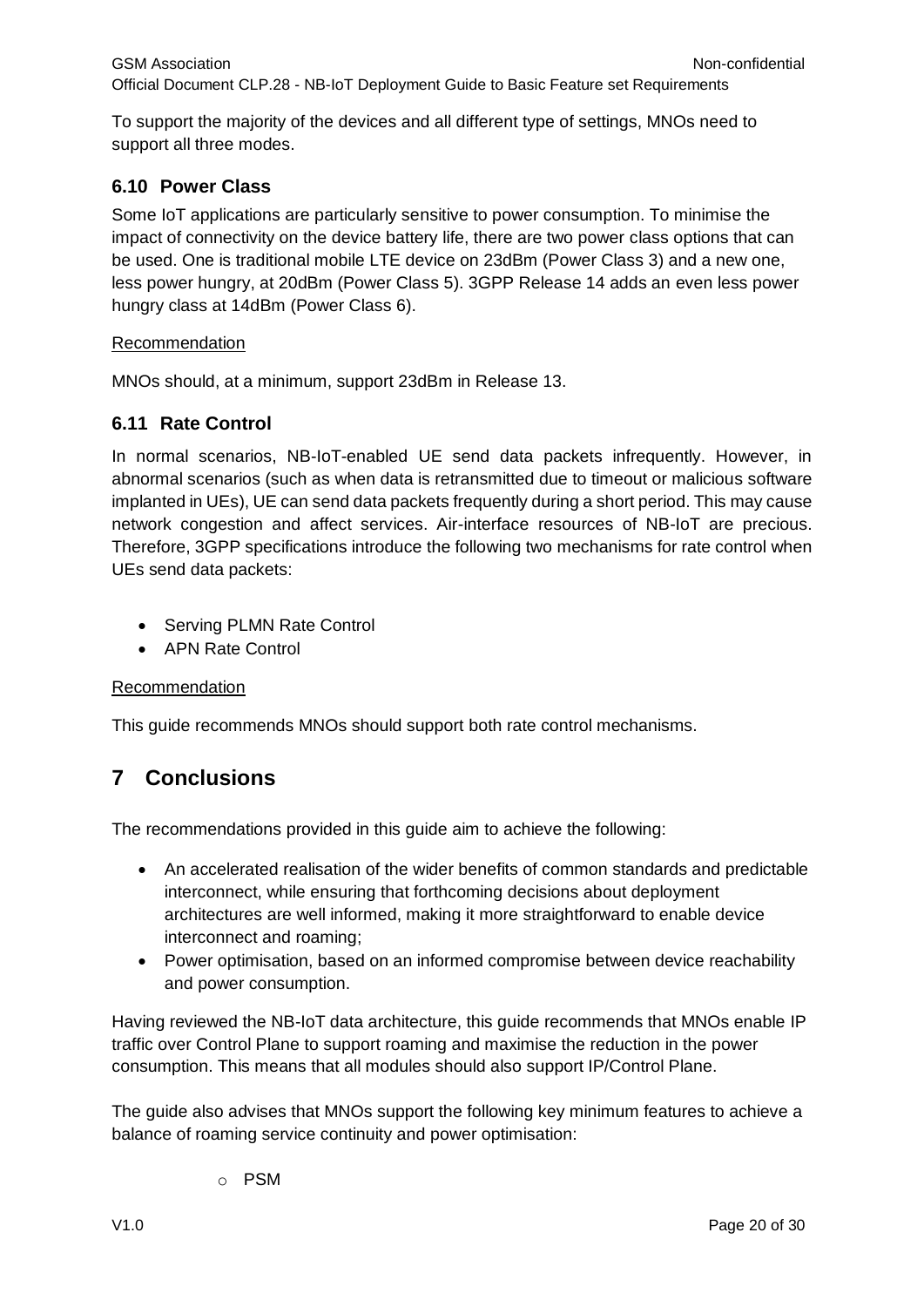- o eDRX
- o Paging
- o Cell Reselection
- o Support for extended coverage
- o Power class
- o Rate control mechanisms

For other features, such as SMS, MNOs don't yet have consistent deployment plans. Therefore, SMS is not a key feature for the short term deployment, and no related recommendations can be provided in this first edition of the Deployment Guide.

SCEF is also not included in the key minimum requirements of this edition of the Deployment Guide as MNOs don't plan to deploy it before 2Q 2018. Once SCEF is deployed, a NB-IoT device should be set up with SCEF configurations that enable it to interact with a visited network and connect to its application server. An agreement on a specific interface required to achieve this is out of the scope of this paper.

Finally, the GSMA plans to update this Deployment Guide in six months' time, to provide more specific recommendations once network operators have more NB-IoT deployment experience.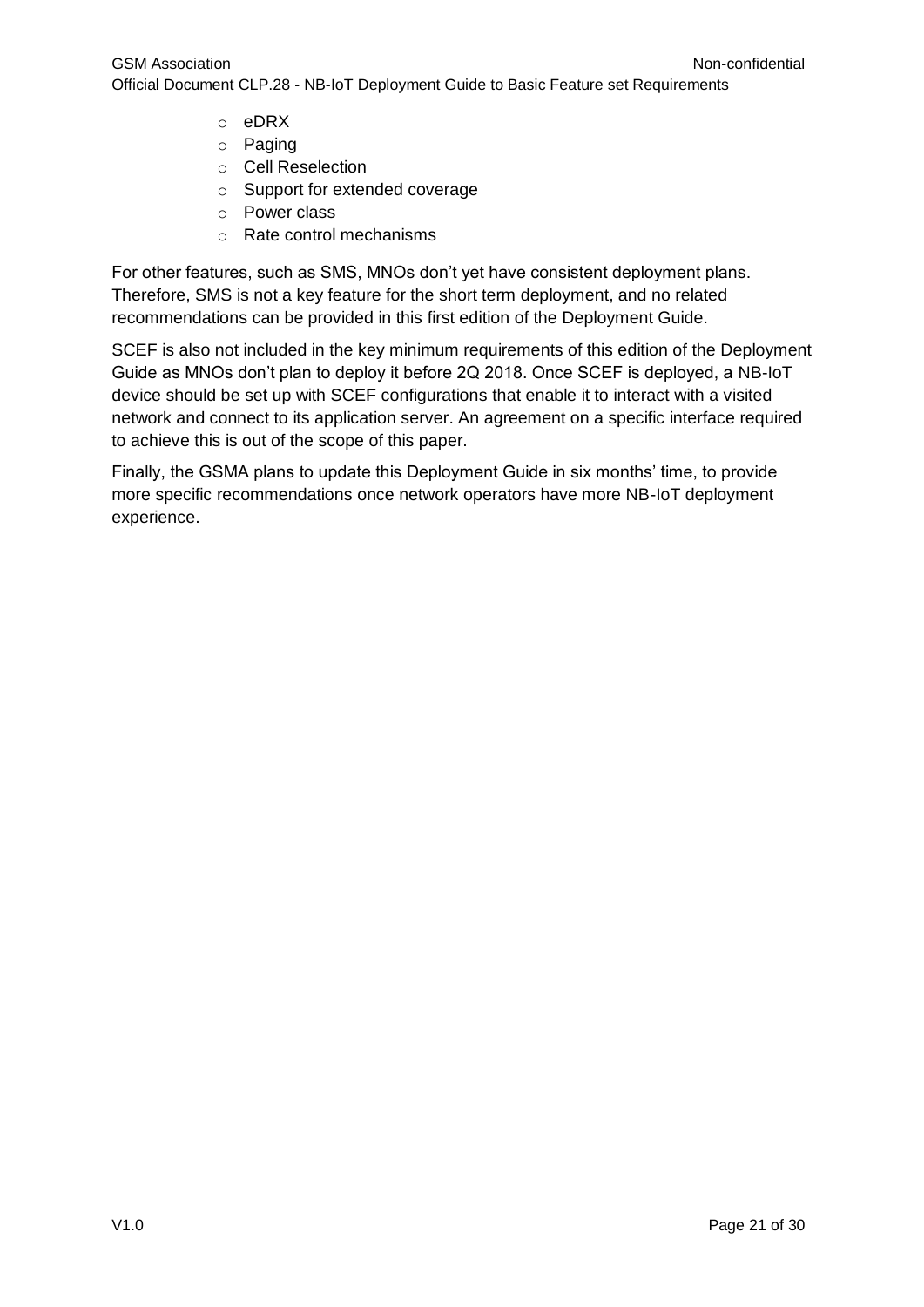# <span id="page-22-0"></span>**Annex A 3GPP Standardised MIoT Features**

The list of 3GPP features related to the Low Power Wide area is taken from the MIoT Roaming Whitepaper currently developed by the GSMA NG working group [\[1\].](#page-6-1)

<span id="page-22-1"></span>

|  |  |  |  | A.1 3GPP Release 10 Features |
|--|--|--|--|------------------------------|
|--|--|--|--|------------------------------|

| Ref no. | <b>MIoT Feature</b>                               | <b>Benefits</b>                                                                                                                                                                                                                                                                                                              |
|---------|---------------------------------------------------|------------------------------------------------------------------------------------------------------------------------------------------------------------------------------------------------------------------------------------------------------------------------------------------------------------------------------|
| 1       | UE low access priority indicator (LAPI)           | A UE can be configured to be low access<br>priority, meaning that it accepts being<br>considered a lower priority by the network<br>(access and core parts). This information is<br>sent within UE requests to the network. The<br>latter uses it in case of congestion, to first<br>drop/reject requests with low priority. |
| 2       | AS-level congestion control                       | In congestion situations, the access node can<br>bar some UEs belonging to a certain class and<br>configured for EAB (Extended Access Barring)<br>TS 22.011 § 4.3.1                                                                                                                                                          |
| 3       | MME/SGSN control of overload                      | SGSN and MME may request the access<br>nodes to reduce the load they are generating<br>on the network. Congestion control can be<br>applied per APN for Session management or<br>Mobility management.                                                                                                                        |
| 4       | Congestion control at the PGW /<br><b>GGSN</b>    | The PDN GW detects APN congestion based<br>on criteria (manufacturer dependent) such as:<br>Maximum number of active bearers per APN;<br>and/or maximum rate of bearer activation<br>requests per APN.                                                                                                                       |
| 5       | Optimising the periodic LAU/RAU/TAU<br>Signalling | Network load could be generated by signalling<br>traffic of M2M devices caused by periodic<br>mobility management procedures or<br>RAT/PLMN change due to network problems.<br>One way to limit that load is to extend the<br>value of the periodic LAU/RAU/TAU timer and<br>the Mobile Reachable timer                      |
| 6       | Protection in case of PLMN reselection            | Various features to limit Attach procedure<br>impact in case of PLMN reselection (Attach<br>with IMSI at PLMN change, long minimum<br>periodic PLMN search time limit, invalid<br>SIM/USIM states or forbidden PLMN lists, )                                                                                                 |

# <span id="page-22-2"></span>**A.2 3GPP Release 11 Features**

| Ref no. | <b>MIoT Feature</b>        | <b>Benefits</b>                                                                                                                                                                                                                                                                       |
|---------|----------------------------|---------------------------------------------------------------------------------------------------------------------------------------------------------------------------------------------------------------------------------------------------------------------------------------|
|         | <b>External Identifier</b> | The growth in the number of MTC devices in<br>the next years will induce a shortage of phone<br>numbers (i.e. MSISDN). The 3GPP solution is<br>to define a new identifier as part of the<br>subscription data and allow for operations<br>whereby a MSISDN is not allocated but a new |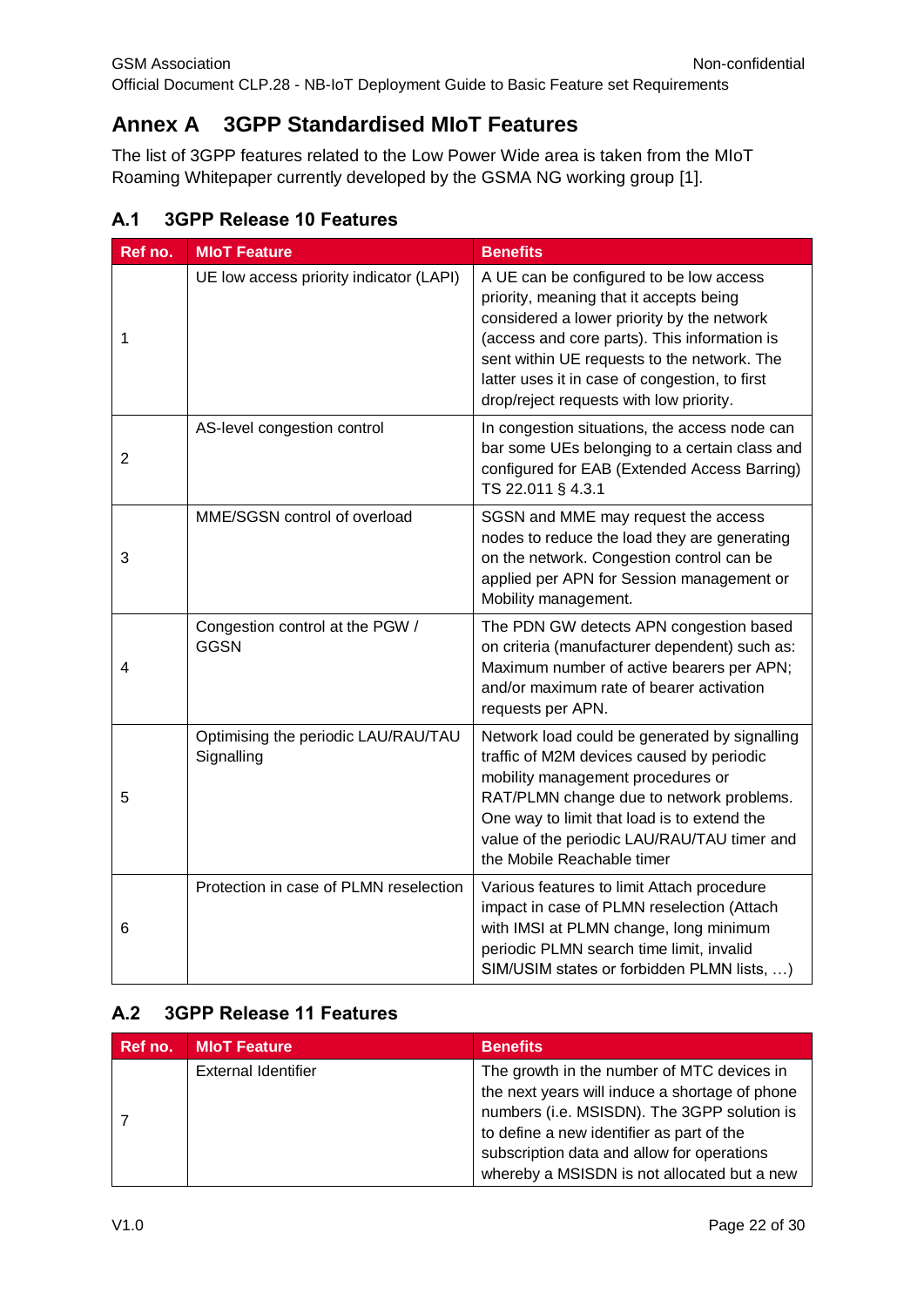| Ref no. | <b>MIoT Feature</b>                                       | <b>Benefits</b>                                                                                                                                                                                                                                                                                                                                                                                                                                                                                                                                                                                                                                                                                                     |
|---------|-----------------------------------------------------------|---------------------------------------------------------------------------------------------------------------------------------------------------------------------------------------------------------------------------------------------------------------------------------------------------------------------------------------------------------------------------------------------------------------------------------------------------------------------------------------------------------------------------------------------------------------------------------------------------------------------------------------------------------------------------------------------------------------------|
|         |                                                           | identifier is used instead. This new identifier is<br>named External Identifier ( <local<br>Identifier&gt;@<domain identifier)<br="">TS 23.682 § 4.6, TS 23.003 § 19.7.2</domain></local<br>                                                                                                                                                                                                                                                                                                                                                                                                                                                                                                                        |
| 8       | <b>Operations without MSISDN</b>                          | The ongoing growth in the number of MTC<br>devices will induce a shortage of phone<br>numbers (i.e. MSISDN). Operations without<br>MSISDN in 2G/3G PS core networks will be<br>allowed. Some services are not supported at<br>operation without MSISDN, such as the<br>CAMEL ones. Moreover, there may be<br>additional problems with the following<br>services: I-WLAN, IMS, Location services,<br>Mobile Number Portability, Presence Services,<br>MBMS, Generic User Profile, Charging,<br>Remote Device Management and Over-the-Air<br>configuration. This evolution does not concern<br>EPC because MSISDN is already optional in<br>EPC since Rel-8<br>TS 23.060 [5] § 5.3.17, TS 23.008 § 2.1.2, 5.1,<br>5.2 |
| 9       | Device Triggering                                         | The solution is based on the MTC<br>InterWorking Function (MTC-IWF). The SMS<br>message presents an indicator allowing the<br>UE and the network to distinguish an MT<br>message carrying device triggering information<br>from any other type of message. In addition,<br>useful device trigger information named<br>Trigger payload may be inserted in the SMS<br>message.                                                                                                                                                                                                                                                                                                                                        |
| 10      | SMS in MME                                                | SMS in MME enables support of MO and MT<br>SMS over LTE without requiring deployment of<br>MSCs. Instead of delivering MT-SMS via the<br>MSC (which would require the UE to be<br>registered in the CS domain), the Short<br>Messages pass directly between the MME and<br>the SMSC using a new Diameter-based<br>interface SGd.                                                                                                                                                                                                                                                                                                                                                                                    |
| 11      | PS Only Service Provision                                 | For M2M applications/devices that only require<br>PS data, avoiding attaching to the CS domain<br>is trivial. However, for other<br>applications/devices, attachment to the CS<br>domain can be avoided only when the<br>following conditions are satisfied:<br>(a) The UE only needs PS domain services<br>and SMS.<br>(b) The SGSN supports SMS.<br>(c) The HLR/HSS supports SMS via SGSN.<br>(d) For roaming cases, the roaming agreement<br>allows SMS via SGSN                                                                                                                                                                                                                                                 |
| 12      | Extension of Release 10 features on<br>congestion control | Includes<br>- Permission to override "low access priority"                                                                                                                                                                                                                                                                                                                                                                                                                                                                                                                                                                                                                                                          |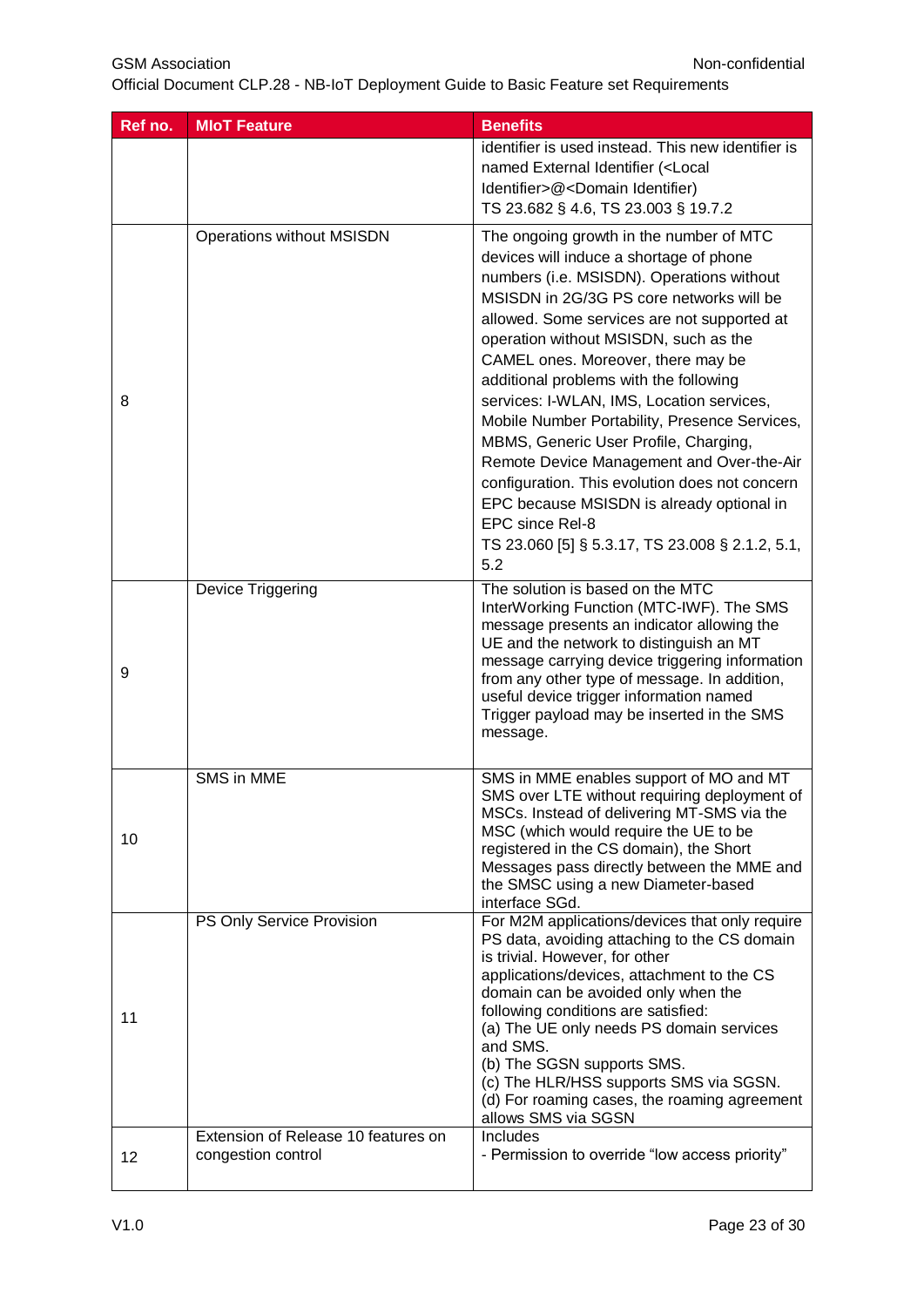| <b>Ref no. MIoT Feature</b> | <b>Benefits</b>                                                     |
|-----------------------------|---------------------------------------------------------------------|
|                             | and "extended access barring"<br>- Additional Load/Overload Control |

# <span id="page-24-0"></span>**A.3 3GPP Release 12 Features**

| Ref no. | <b>MIoT Feature</b> | <b>Benefits</b>                                                                                                                                                                                                                                                                                                                                                                                                                                                                                                                                                                                                                                                                                                                                                                                                                                                     |
|---------|---------------------|---------------------------------------------------------------------------------------------------------------------------------------------------------------------------------------------------------------------------------------------------------------------------------------------------------------------------------------------------------------------------------------------------------------------------------------------------------------------------------------------------------------------------------------------------------------------------------------------------------------------------------------------------------------------------------------------------------------------------------------------------------------------------------------------------------------------------------------------------------------------|
|         | LTE Category 0 UE   | This is a new LTE Category specifically for 4G<br>M2M modules called "Category 0". It<br>especially allows simpler and cheaper<br>solutions based on native LTE networks.<br>Indeed the expected cost is estimated around<br>\$10 vs. \$20 for Category 1 LTE. The cost<br>saving comes from reducing the complexity of<br>the modem:<br>• There is no spatial multiplexing (MIMO). Only<br>a single reception/transmission antenna is<br>used (vs. $2$ for Cat. 1);<br>• It works in Half-Duplex operation (HD-FDD),<br>i.e. it sends/receives information in both<br>directions, but only one direction can be<br>utilized at a time. Only one oscillator and no<br>duplexer is needed.<br>• Data rate is limited to 1 Mbps (vs. 10 Mbps<br>for Cat. 1) implying reduction of the transport<br>block size. In case of HD-FDD, this rate is<br>limited to 375 kbps |
|         |                     | TS 36.300 §18, 23.7                                                                                                                                                                                                                                                                                                                                                                                                                                                                                                                                                                                                                                                                                                                                                                                                                                                 |
| 13      | Power Saving Mode   | Some MTC Devices infrequently send/receive<br>mobile originating/terminating small volumes<br>of data. In order to lower the power<br>consumption of MTC Devices, Power Saving<br>Mode (PSM) mechanism has been introduced.<br>It refers to a particular UE state applicable in<br>the PS domain where the UE is considered as<br>powered-off, but remains registered with the<br>network and there is no need to re-attach or<br>re-establish PDN connections when exiting<br>this state.                                                                                                                                                                                                                                                                                                                                                                          |
|         |                     | TS 22.368 § 7.1.1<br>TS 23.682 § 4.5.4                                                                                                                                                                                                                                                                                                                                                                                                                                                                                                                                                                                                                                                                                                                                                                                                                              |

# <span id="page-24-1"></span>**A.4 3GPP Release 13 Features**

|    | <b>Ref no. MIoT Feature</b> | <b>Benefits</b>                                                                                                                                                                                                               |
|----|-----------------------------|-------------------------------------------------------------------------------------------------------------------------------------------------------------------------------------------------------------------------------|
|    | LTE Category M1 UE (LTE-M)  | This is an evolution of 4G M2M modules<br>"Category 0 ". Called "Category M1"<br>(previously "Category -1"), they have up to 15<br>dB coverage extension and work in a narrower<br>bandwidth of 1.4 MHz.<br>TS 36.300 § 23.7a |
| 14 | <b>Extended DRX Cycles</b>  | Extended discontinuous reception (eDRX) is a<br>mechanism used by the UE and network to                                                                                                                                       |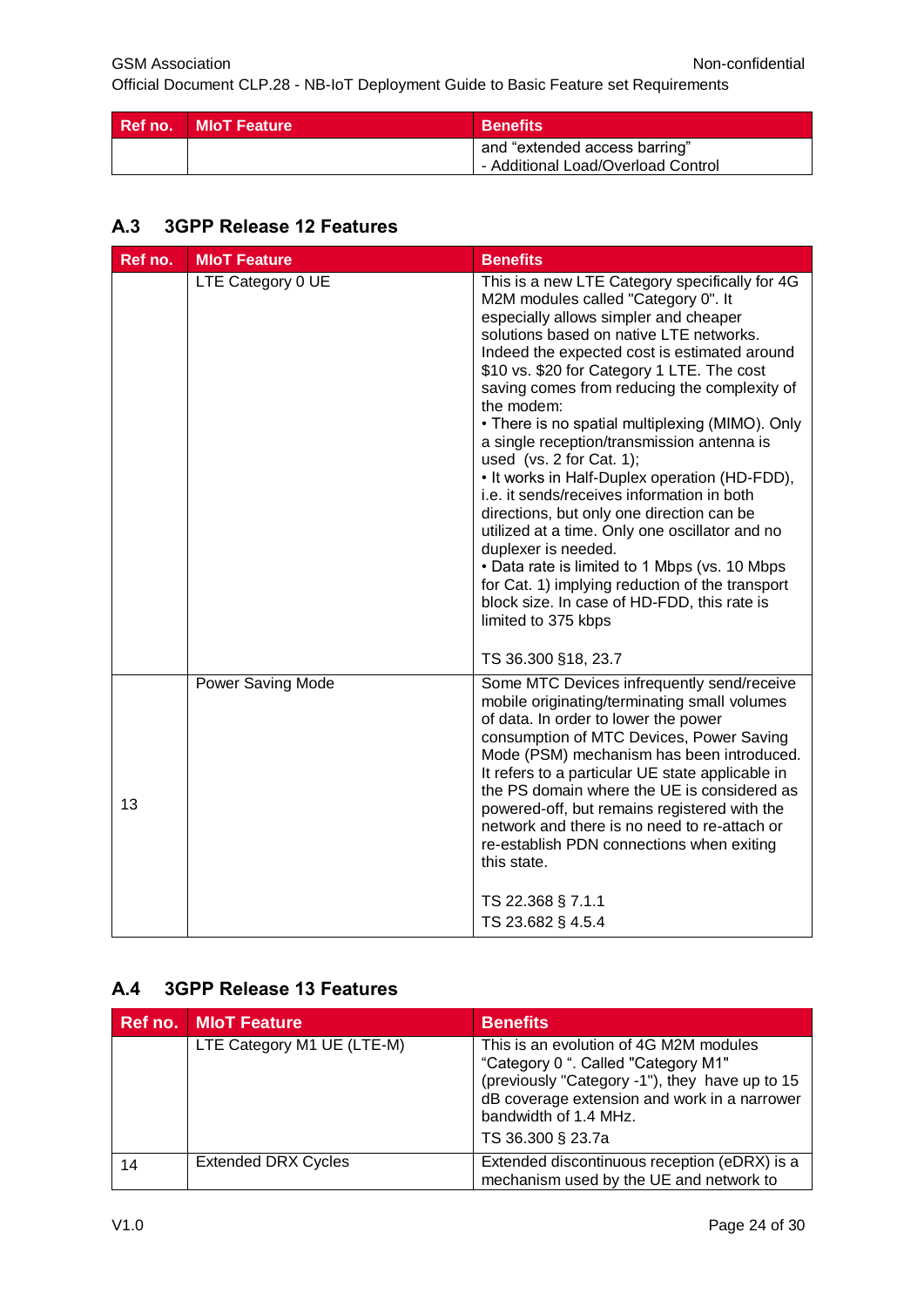GSM Association **Non-confidential** 

| Ref no. | <b>MIoT Feature</b>                              | <b>Benefits</b>                                                                                                                                                                                                                                                                                                                                                                                                                                                                                                                                                                                                                                                                    |
|---------|--------------------------------------------------|------------------------------------------------------------------------------------------------------------------------------------------------------------------------------------------------------------------------------------------------------------------------------------------------------------------------------------------------------------------------------------------------------------------------------------------------------------------------------------------------------------------------------------------------------------------------------------------------------------------------------------------------------------------------------------|
|         |                                                  | reduce UE power consumption by extending<br>its sleeping cycle in idle mode. It may be used<br>instead of, or in addition to, PSM (Power<br>Saving Mode) defined in Release 12                                                                                                                                                                                                                                                                                                                                                                                                                                                                                                     |
|         |                                                  | TS 23.682 § 4.5.13.1                                                                                                                                                                                                                                                                                                                                                                                                                                                                                                                                                                                                                                                               |
|         | Extended Coverage GSM (EC-GSM-<br>I <sub>0</sub> | Extended Coverage GSM IoT (EC-GSM-IoT)<br>is an evolution of the GSM standard (2G) that<br>provides 10 to 20 dB coverage extension. It<br>allows deep indoor coverage (basements),<br>full rural coverage (agriculture) and allows<br>cheaper modules than classical GSM (reduced<br>Tx power). Extended Coverage GSM IoT can<br>be activated as a new service thanks to<br>software upgrades in BSS and SGSN. In<br>addition, EC-GSM-IoT can use PSM and<br>eDRX to support device battery lifetimes of 10<br>years. The coverage extension is achieved by<br>the repetition of messages at the physical<br>layer between the UE and the BSC, to provide<br>necessary robustness. |
| 15      | LTE Coverage Enhancement (CE)                    | UE uses enhanced coverage functionality to<br>access the cell. This is a RAN feature based<br>on the repetition of messages between the UE<br>and the eNB. A single transport block is<br>transmitted over multiple subframes, thereby<br>providing higher transmit energy per<br>information bit for a given transmit power<br>TS 36.300 § 23.7b                                                                                                                                                                                                                                                                                                                                  |
| 16      | <b>High Latency Communication</b>                | High latency communication is a feature used<br>for devices using PSM and/or eDRX. It allows<br>an extended buffering of downlink data<br>packets based on network awareness of UE<br>power saving cycle until the UE becomes<br>reachable again<br>TS 23.682 § 4.5.7                                                                                                                                                                                                                                                                                                                                                                                                              |
|         | Narrowband IoT (NB-IoT)                          | Narrowband-IoT (NB-IoT) is a new 3GPP<br>Radio Access Technology introduced in Rel-<br>13 that forms part of Cellular IoT. It allows<br>access to network services via E-UTRA with a<br>channel bandwidth limited to 180 kHz.                                                                                                                                                                                                                                                                                                                                                                                                                                                      |
| 17      | Control Plane CloT Optimisations                 | Control Plane CloT EPS optimisation allows to<br>transport user data (IP, Non-IP) within<br>signalling on the access network until the<br>MME (called also Data over NAS (DoNAS))                                                                                                                                                                                                                                                                                                                                                                                                                                                                                                  |
| 18      | User Plane CloT Optimisations                    | User CIoT EPS optimisation allows to transfer<br>on the user Plane data without the need for<br>using the Service Request procedure to<br>establish the Access Stratum (AS) when the<br>user is in ECM-IDLE mode                                                                                                                                                                                                                                                                                                                                                                                                                                                                   |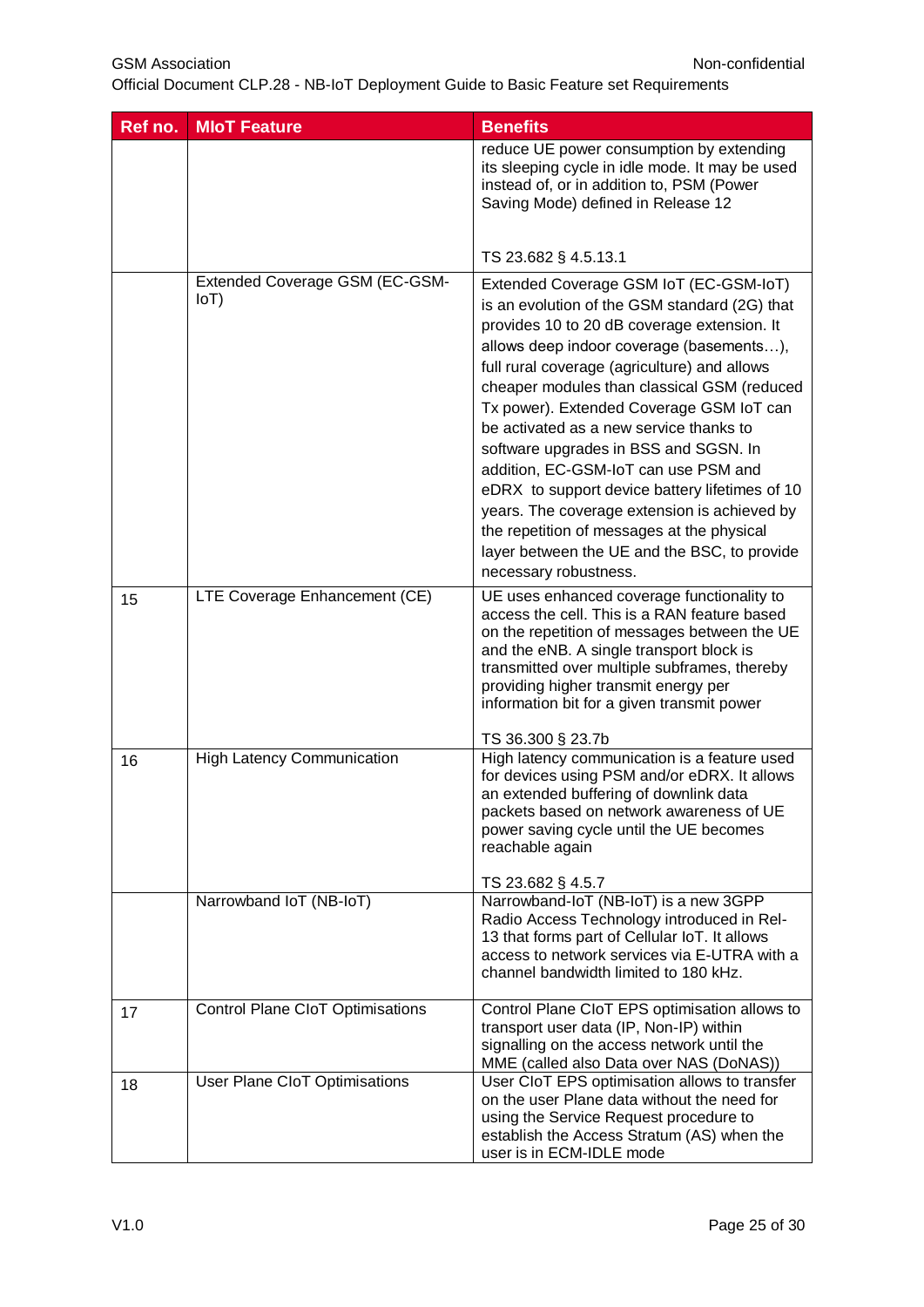| Ref no. | <b>MIoT Feature</b>                                   | <b>Benefits</b>                                                                                                                                                                                                                                                                                                                                                                                                                                                                                                                                                                                                                                |
|---------|-------------------------------------------------------|------------------------------------------------------------------------------------------------------------------------------------------------------------------------------------------------------------------------------------------------------------------------------------------------------------------------------------------------------------------------------------------------------------------------------------------------------------------------------------------------------------------------------------------------------------------------------------------------------------------------------------------------|
| 19      | Attach without PDN Connection                         | Attach without PDN connection establishment<br>allows the UE to be attached without having a<br>Default PDN connection established. SMS is<br>available to UE that has attached without PDN<br>connection                                                                                                                                                                                                                                                                                                                                                                                                                                      |
| 20      | SMS without combined attach                           | SMS transfer without combined attach allows<br>an NB-IoT UE to request SMS service by<br>launching an EPS Attach procedure instead of<br>a combined attach procedure                                                                                                                                                                                                                                                                                                                                                                                                                                                                           |
| 21      | Non-IP Data Delivery (NIDD)                           | Non-IP PDN type allows an EPS UE to<br>transfer data without operating an IP stack and<br>obtaining an IP address. "Non-IP" transport is<br>specifically requested by the UE in a PDN<br>Connectivity Request (as part of an Attach<br>Request or separately), by selecting "PDN-<br>type = $Non-IP"$ (possible values are IPv4,<br>IPv4v6, IPv6 or Non-IP). Two mechanisms<br>(provisioned in HSS) are currently defined for<br>the delivery of Non-IP data to the Service<br>Capability Server / Application Server<br>(SCS/AS):<br>• Delivery using SCEF;<br>• Delivery using a Point-to-Point (PtP) SGi<br>tunnel<br>TS 23.401 § 4.3.17.8. |
|         |                                                       | TS 23.682 § 5.13.                                                                                                                                                                                                                                                                                                                                                                                                                                                                                                                                                                                                                              |
| 22      | Optimised EPS Architecture option for<br>CloT (C-SGN) | An EPS optimised for CloT can be enabled by<br>having a sub-set of functionalities<br>implemented in a single logical entity C-SGN<br>(CloT Serving Gateway Node) described<br>below. C-SGN is a deployment option using<br>the existing external interfaces of MME + S-<br>GW + P-GW all together, and it does not<br>create new system requirements. C-SGN<br>supports Mobility and Attach procedures for<br>the MME, S-GW and P-GW                                                                                                                                                                                                          |
| 23      | <b>Monitoring Enhancements</b>                        | The network detects and reports events that<br>M2M Application Servers / Services Capability<br>Server have configured, related to their<br>devices: association of the UE and UICC, UE<br>reachability, Availability after DDN failure,<br>Current Location, Loss of connectivity,<br>Roaming status,<br>The support of monitoring features in roaming<br>scenarios implies a roaming agreement<br>between the HPLMN and the VPLMN.<br>TS 23.682 § 4.5.6                                                                                                                                                                                      |
| 24      | Service Capability Exposure Function<br>(SCEF)        | The Service Capability Exposure Function<br>(SCEF) provides a means to securely expose<br>service and network capabilities, such as<br>resource management, communication<br>patterns and QoS to third parties through<br>network application programming interfaces<br>(API). For NIDD, the SCEF is enhanced with                                                                                                                                                                                                                                                                                                                             |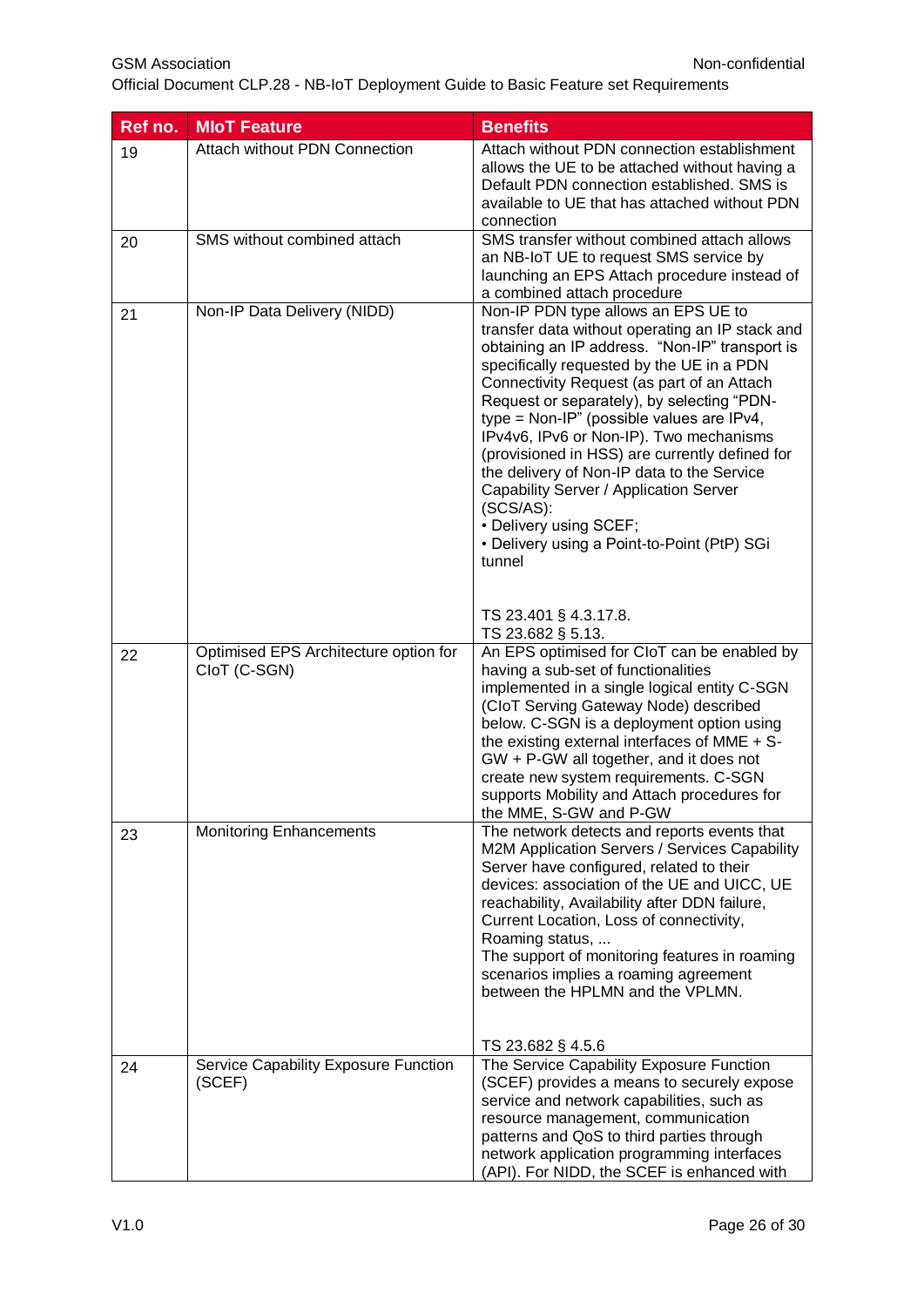GSM Association **Non-confidential** 

| Ref no. | <b>MIoT Feature</b>                      | <b>Benefits</b>                                                                                                                                                                                                                                                                                                                                                                                                                                                                                    |
|---------|------------------------------------------|----------------------------------------------------------------------------------------------------------------------------------------------------------------------------------------------------------------------------------------------------------------------------------------------------------------------------------------------------------------------------------------------------------------------------------------------------------------------------------------------------|
|         |                                          | the capability to support Control Plane CloT<br>EPS Optimisation.<br>In the roaming case, the Interworking SCEF<br>(IWK-SCEF) serves for interconnection with<br>the SCEF of the Home PLMN and is located in<br>the Visited PLMN                                                                                                                                                                                                                                                                   |
|         |                                          | TS 23.682 § 4.4.8 (SCEF)<br>TS 23.682 § 4.4.9 (IWK-SCEF)                                                                                                                                                                                                                                                                                                                                                                                                                                           |
| 25      | <b>Group Message Delivery Using MBMS</b> | Group message delivery using MBMS is<br>intended to efficiently distribute the same<br>content to the members of a group that are<br>located in a particular geographical area on<br>request of the SCS/AS via SCEF.<br>Multimedia Broadcast / Multicast Service<br>(MBMS), is a point-to-multipoint service in<br>which data is transmitted from a single source<br>entity to multiple recipients. Transmitting the<br>same data to multiple recipients allows<br>network resources to be shared. |
|         |                                          | TS 23.682 § 4.5.5 and § 5.5.1<br>TS 23.246                                                                                                                                                                                                                                                                                                                                                                                                                                                         |
| 26      | <b>Dedicated Core Network</b>            | A Dedicated Core Network (DCN, aka<br>DECOR) provides specific characteristics<br>and/or functions dedicated for specific types of<br>subscribers (such as IoT subscribers). The<br>main architecture enhancements are to route<br>and maintain UEs in their respective DCN.<br>An operator may choose to deploy one or<br>more DCNs within a PLMN with each DCN for<br>specific types of subscribers.                                                                                             |
|         |                                          | TS 23.401 [8] § 4.3.25 and § 5.19                                                                                                                                                                                                                                                                                                                                                                                                                                                                  |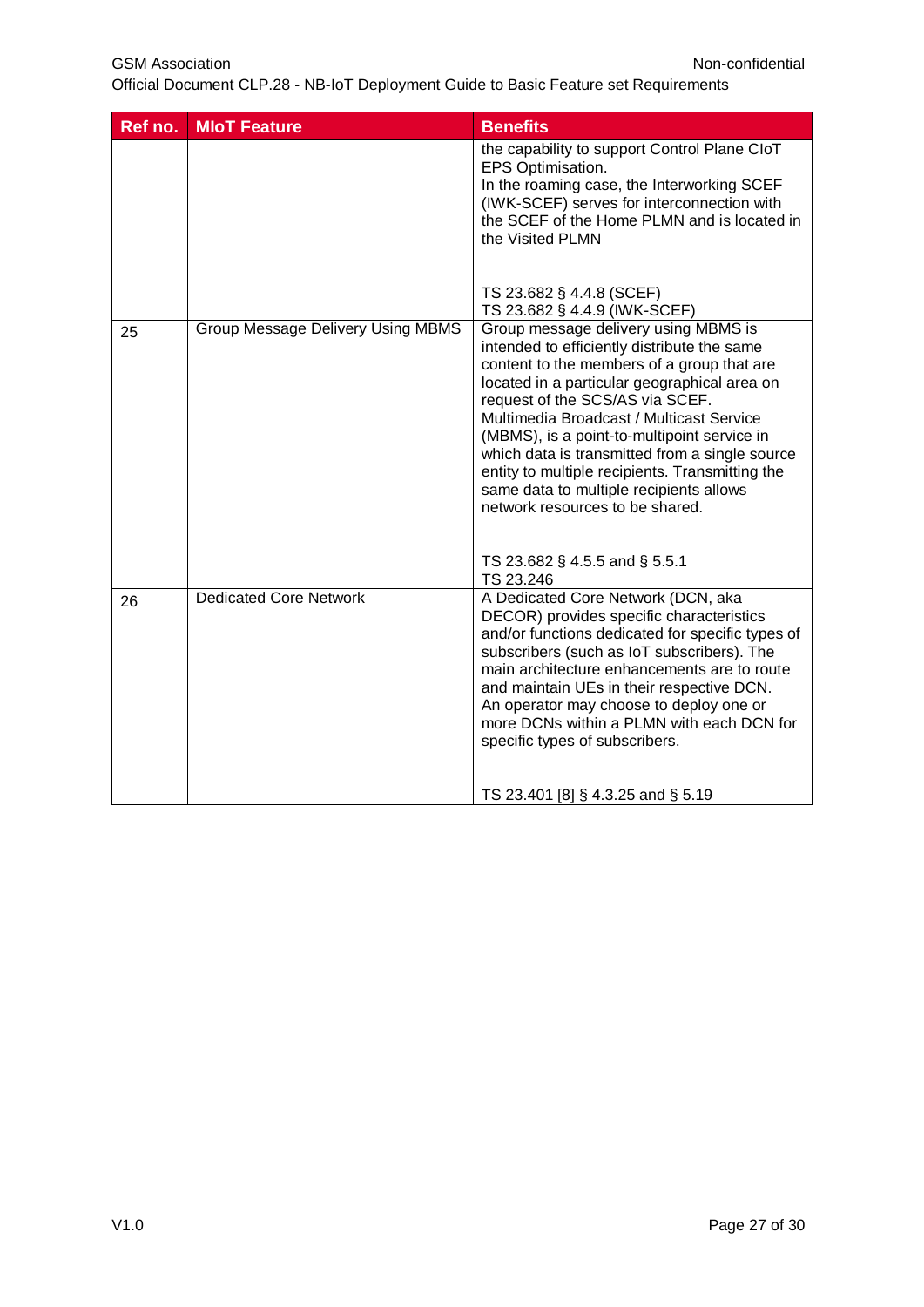# <span id="page-28-0"></span>**Annex B NB-IoT Forum Questionnaire**

The recommendations in this paper are based on the responses collected from the NB-IoT Forum mobile network operator members.

Below is the questionnaire that was used for gathering the deployment information.

- 1. Data architecture:
	- a. What is your planned / preferred deployment configuration:
		- i. IP/User Plane
			- ii. IP/Control Plane
		- iii. Non-IP/Control Plane
	- b. In case of IP traffic do you plan to offer:
		- i. TCP device originated: yes/no
		- ii. TCP network originated: yes/no
		- iii. UDP device originated: yes/no
		- iv. UDP network originated: yes/no
- 2. Deployment Bands: which bands are you planning to deploy in each of your markets
- 3. MIoT Features: Which features will affect roaming and/or configurations and should be agreed as part of the basic minimum feature set:
	- a. PSM
		- i. yes/no
		- ii. If yes, which configurations (e.g. timer limits) should be agreed?
		- iii. If yes, policy on packets going to the device when it's in PSM
		- iv. If yes, will you set a limit to the amount or type of downwards information?
		- v. Do you plan to offer customers visibility or management of PSM configuration in their devices?
	- b. eDRX
		- i. yes / no
		- ii. If yes, which configurations (e.g. timer limits) should be agreed?
		- iii. If yes, policy on packets going to the device when it's in eDRX
		- iv. If yes, will you set a limit to the amount or type of downwards information?
		- v. Do you plan to offer customers visibility or management of eDRX configuration in their devices?
	- c. Default PRB
		- i. Which PRB do you plan to use?
- 4. Do you plan to deploy SCEF?
	- a. Yes / No
	- b. If Yes please clarify when you plan to deploy it (3Q 2017? 4Q 2017, or later?) Please also clarify whether you plan to deploy it in phases, e.g.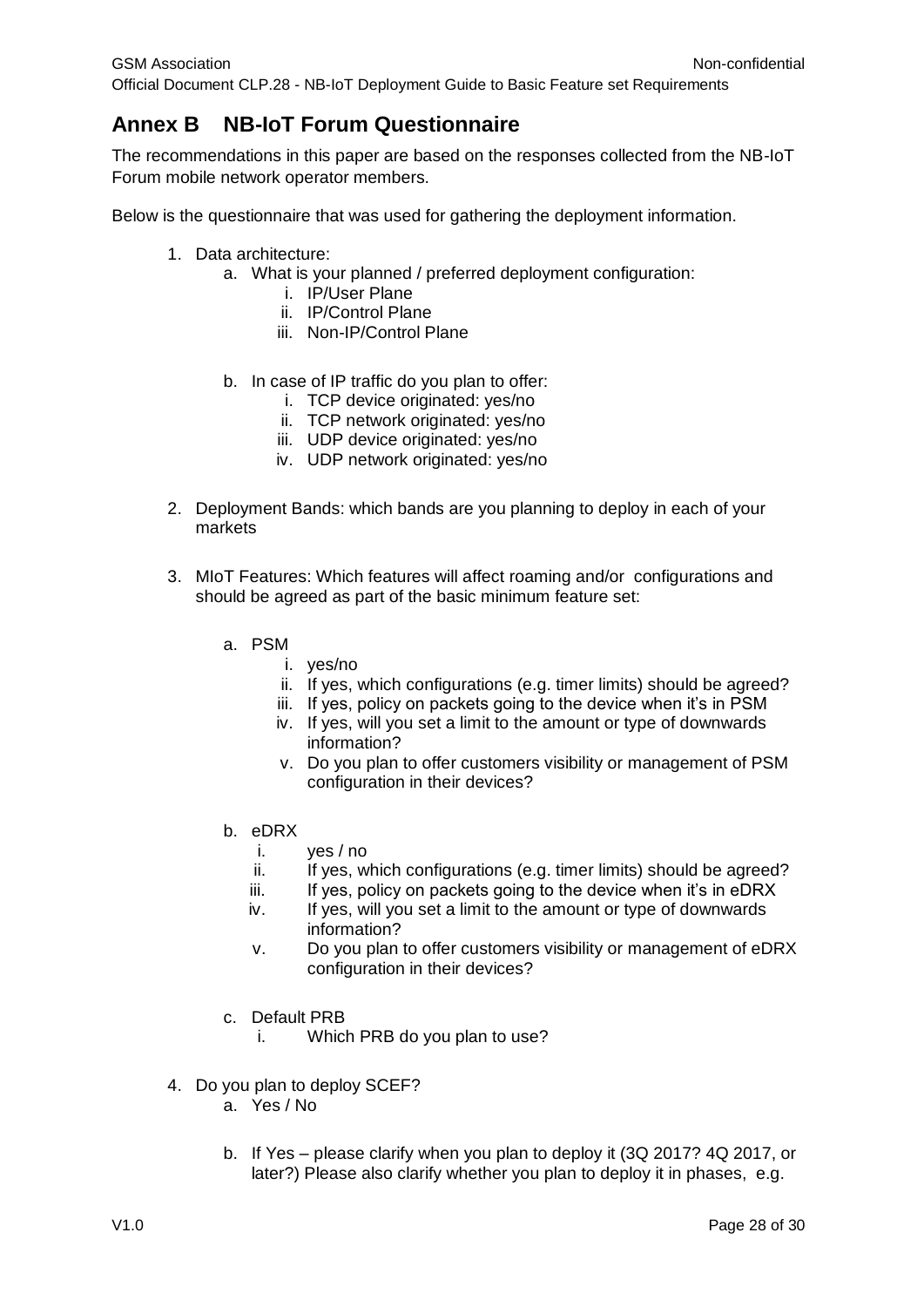"traditional" PGW initially, followed by new SCEF based architecture, or SCEF from the start)

- c. If Yes which features are you planning to expose via APIs?
- 5. Do you plan to support CIoT EPS attach without PDN connectivity optimisation? i. Yes / No
- 6. Do you plan to provide SMS on NB-IoT?
	- i. Yes / No
	- ii. If Yes do you plan to provide SMS transfer without combined attach?

Other: Please add any other features you consider a key requirement in the short term. Please refer to the list of features from Releases 10-13 in the attachment Excerpt from MIoT Roaming Whitepaper.